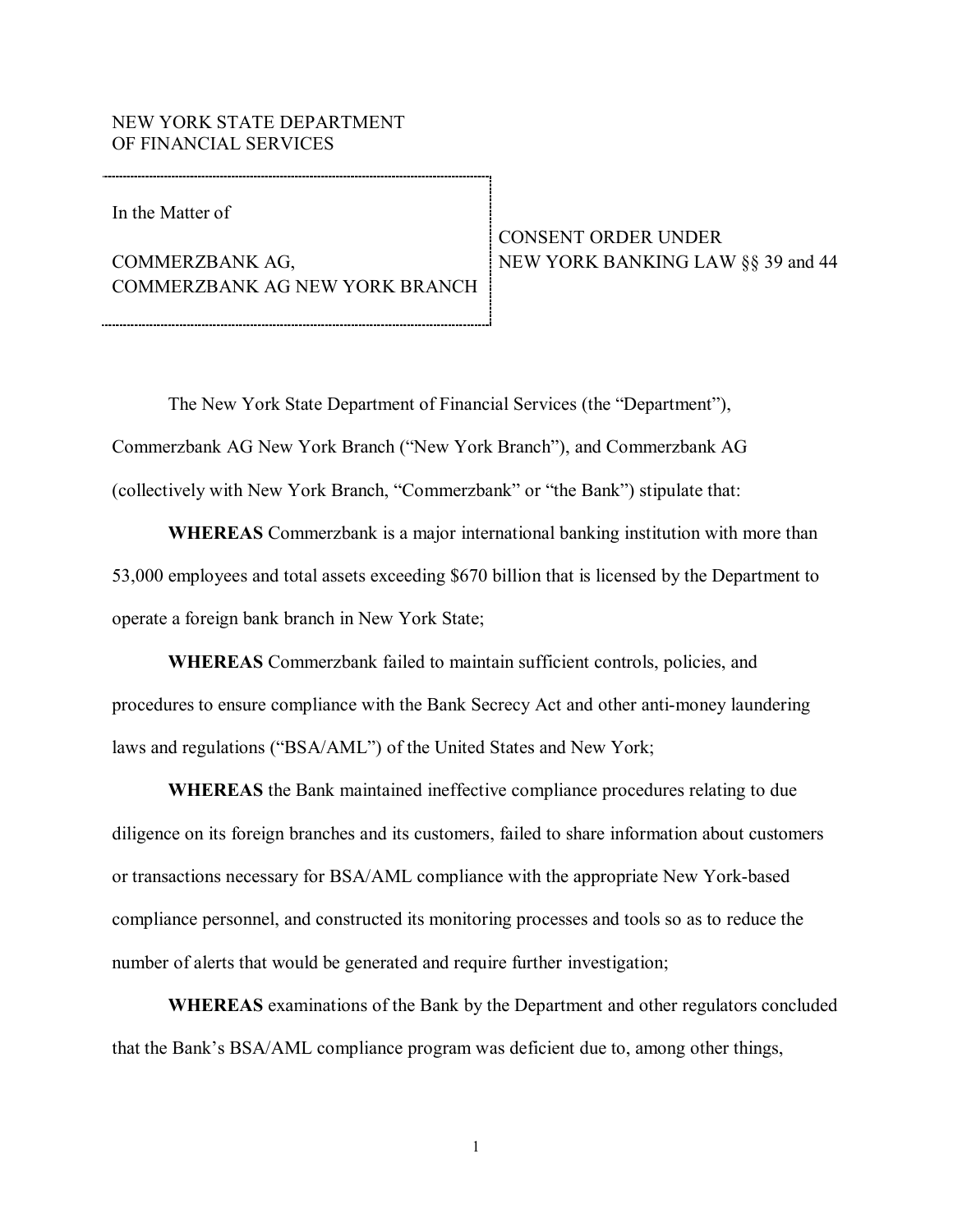weaknesses in its transaction monitoring system and failure to implement internal controls to appropriately manage risks relating to foreign correspondent banking business;

 **WHEREAS** despite repeated negative examination reports from the Department and other regulators that cited BSA/AML-related problems, the Bank failed to remedy its deficient BSA/AML compliance program;

 **WHEREAS** one result of these deficiencies was Commerzbank's facilitation of numerous payments through the Bank's New York Branch that furthered a massive accounting fraud by a large international corporation;

 **WHEREAS** in addition, from at least 2002 to 2008, Commerzbank used non-transparent methods and practices to conduct approximately  $60,000$  U.S. dollar clearing transactions<sup>1</sup> valued at over \$253 billion on behalf of Iranian and Sudanese entities<sup>2</sup> subject to U.S. economic sanctions, including entities and individuals on the Specially Designated Nationals List ("SDN") of the Office of Foreign Assets Control ("OFAC");

 **WHEREAS** by knowingly processing these transactions for entities subject to U.S. sanctions using non-transparent methods, Commerzbank failed to maintain accurate records as to those transactions, vitiated its New York Branch's and correspondents' controls that were designed to detect possibly illegal transactions, and prevented effective review by regulators and authorities;

 **WHEREAS** Commerzbank's conduct ran counter to U.S. foreign policy and national security interests, constitutes potential violations of New York law and regulations, and raises serious regulatory safety and soundness concerns, including concerns as to the falsification of

 $\overline{a}$ 

 counterparties are made through a bank in the United States. 1U.S. dollar clearing is the process by which U.S. dollar-denominated payments between

<sup>&</sup>lt;sup>2</sup> Commerzbank also processed a number of U.S. dollar transactions involving Burmese and Cuban entities subject to U.S. sanctions from 2002 to 2007.  $\overline{2}$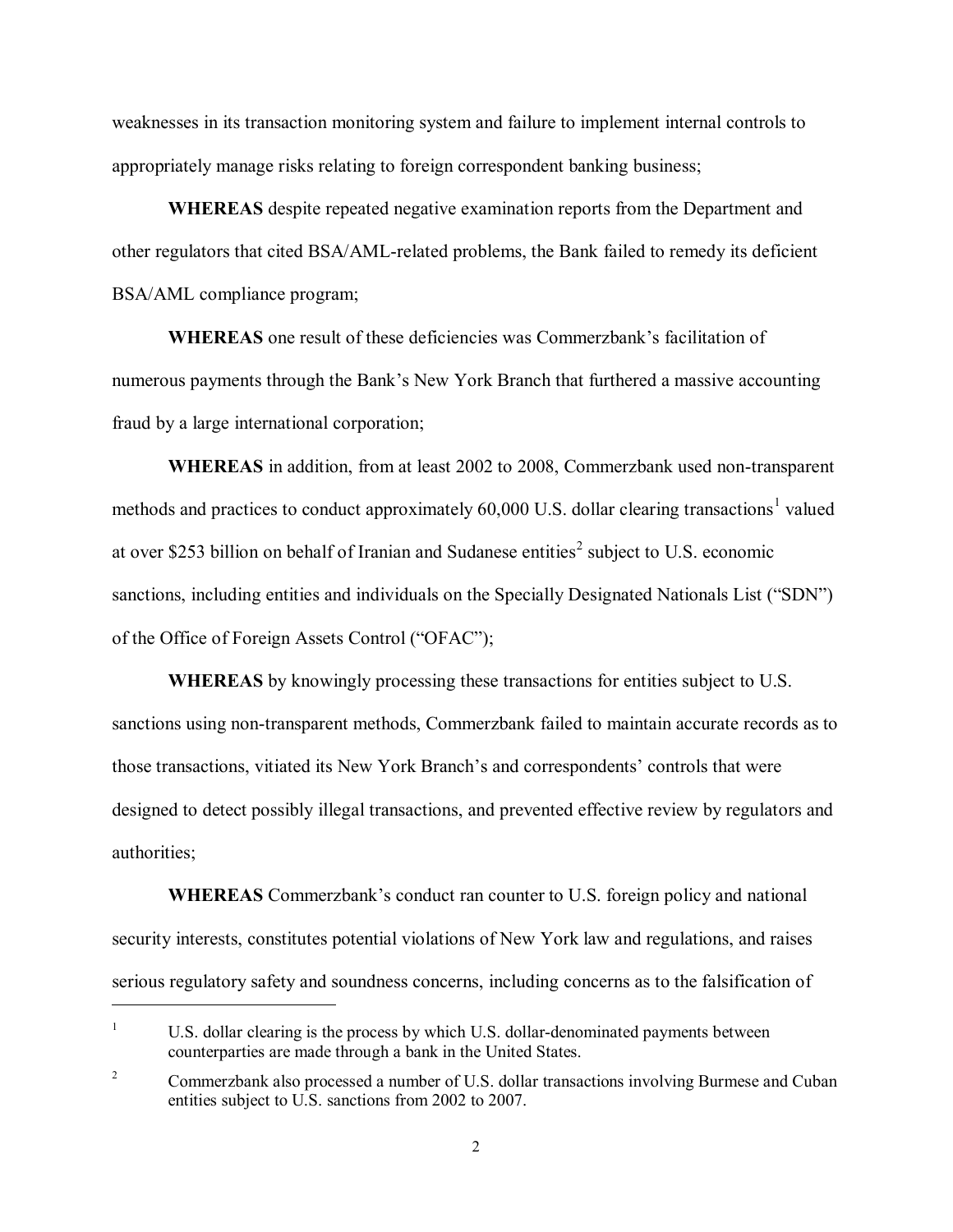business records, the offering of false instruments for filing, the failure to maintain books and records, the failure to maintain an effective BSA/AML program and to detect and report suspicious transactions, the obstruction of governmental administration, and the failure to report misconduct;

 **WHEREAS** the Bank is entering into a Deferred Prosecution Agreement with the U.S. Department of Justice, in which Commerzbank AG admits that it violated Title 18, United States Code, Section 371, by conspiring to violate the International Emergency Economic Powers Act, and that Commerzbank AG New York Branch also violated Title 31, United States Code, Sections 5318(g), 5318(h), and 5318(i), because Commerzbank AG New York Branch, acting through certain employees located in New York, willfully (i) failed to maintain an adequate anti- money laundering program; (ii) failed to establish due diligence for foreign correspondent accounts; and (iii) failed to report suspicious transactions relevant to a possible violation of law or regulations, as required by the Secretary of the Treasury.

 **NOW THEREFORE**, to resolve this matter without further proceedings pursuant to the Superintendent's authority under Section 44 of the Banking Law, the Department and Commerzbank agree to the following:

## **Failure to Maintain an Effective BSA/AML Compliance Program**

 1. Commerzbank willfully failed to maintain an adequate BSA/AML compliance program for a number of years, in violation of U.S. and New York laws and regulations.

# The Bank's Compliance Program Suffered From Structural and Procedural Deficiencies

 2. While Commerzbank Group Compliance had ultimate oversight of the Bank's global legal and regulatory compliance, compliance personnel in Commerzbank's New York Branch were responsible for BSA/AML compliance.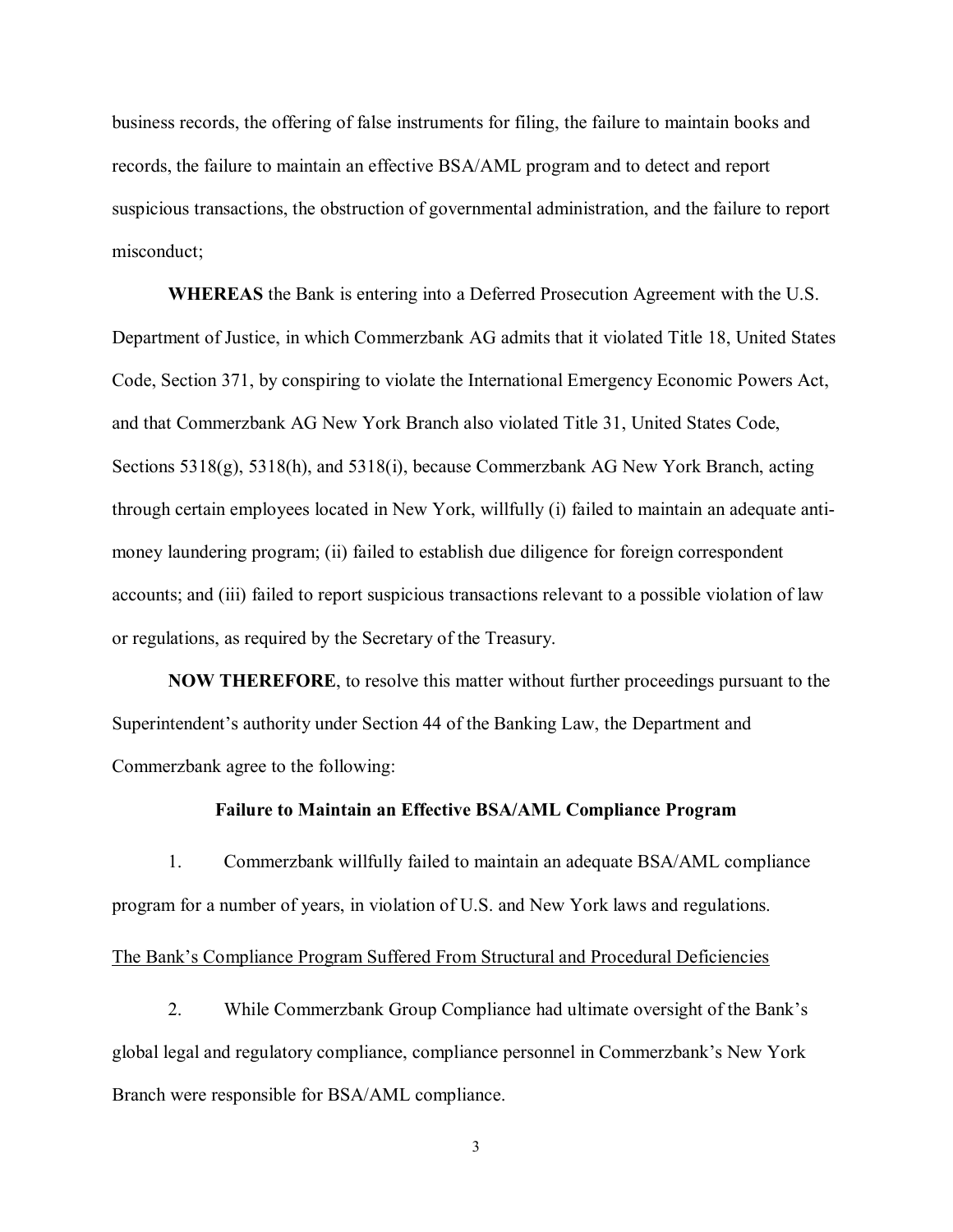3. Commerzbank's New York Branch maintained correspondent accounts for Commerzbank's foreign branches, but it did not maintain or have access to due diligence information about those branches' customers, which information was necessary to conduct effective BSA/AML monitoring.

 4. Foreign branches often transmitted payment requests to Commerzbank's New York Branch using non-transparent SWIFT payments messages<sup>3</sup> that did not disclose the identity of the remitter or beneficiary. As a result of not having a complete picture of the transactions, Commerzbank's New York Branch's compliance processes and controls were ineffective, and fewer alerts or red flags were raised than would have been if full information had been shared.

 5. The Bank's global compliance program also suffered from serious deficiencies and contributed to significant failings. Even when transactions from foreign branches did trigger alerts in New York, the New York compliance staff did not have access to the customer information necessary to investigate the alert; they had to request relevant information directly from the foreign branch or from the Home Office in Frankfurt.

 6. Overseas personnel, however, often did not respond to those requests by New York staff for many months or sent inadequate or insufficient responses. This practice prevented Commerzbank's New York Branch personnel from adequately investigating alerts and led to alert backlogs.

 7. For example, a member of the New York compliance staff told investigators that many foreign relationship managers did not maintain customer due diligence and know-your- customer material in a manner consistent with U.S. regulations, keeping little formal documentation that could be shared with New York staff when they needed to investigate alerts.

 $\overline{3}$ The Society of Worldwide Interbank Financial Telecommunications, or SWIFT, provides an international network through which banks exchange electronic wire transfer messages. SWI messages contain various informational fields international network through which banks exchange electronic wire transfer messages. SWIFT messages contain various informational fields.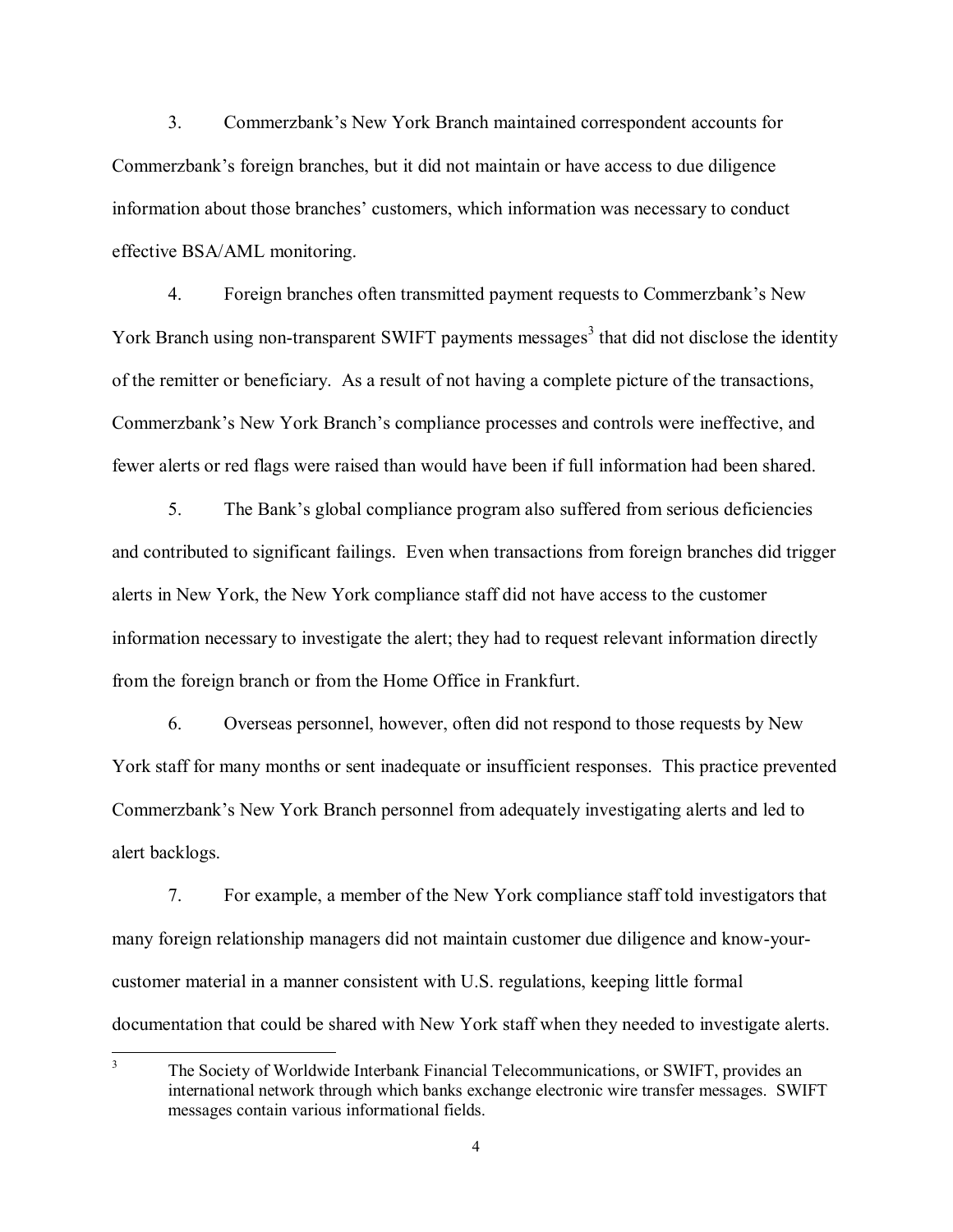And many overseas employees were uncooperative or did not respond to requests for more information by those investigating alerts – they felt that New York compliance staff were simply "crying wolf" when they raised BSA/AML compliance issues.

 8. On some occasions, because information from overseas offices was not provided, New York staff "cleared" or closed alerts based on its own perfunctory internet searches and searches of public source databases, without ever receiving responses to its requests for information from the foreign offices.

 9. In some instances, when compliance personnel in New York attempted to strengthen the transaction monitoring filters, business personnel in Frankfurt overruled those efforts. For example, New York compliance staff reported that on at least two occasions they sought to add the names of particular foreign branch clients, whom they judged to be high-risk, to their transaction monitoring filters, so as to ensure that those clients' transactions received extra scrutiny. But employees in Germany initially overruled those steps and forbade the New York Branch from adding client names to its filters on its own initiative, instead demanding that New York compliance staff consult with business-side personnel in Germany before taking such actions. Eventually, after consultation between New York compliance staff and business-side personnel in Germany, those customer names were added to the transaction monitoring filters.

 10. Furthermore, a New York compliance staff member (discussed below in Paragraphs 12 and 13) told investigators that when he joined the bank in late 2009, the compliance department in New York did not have an adequate number of employees or sufficiently experienced personnel.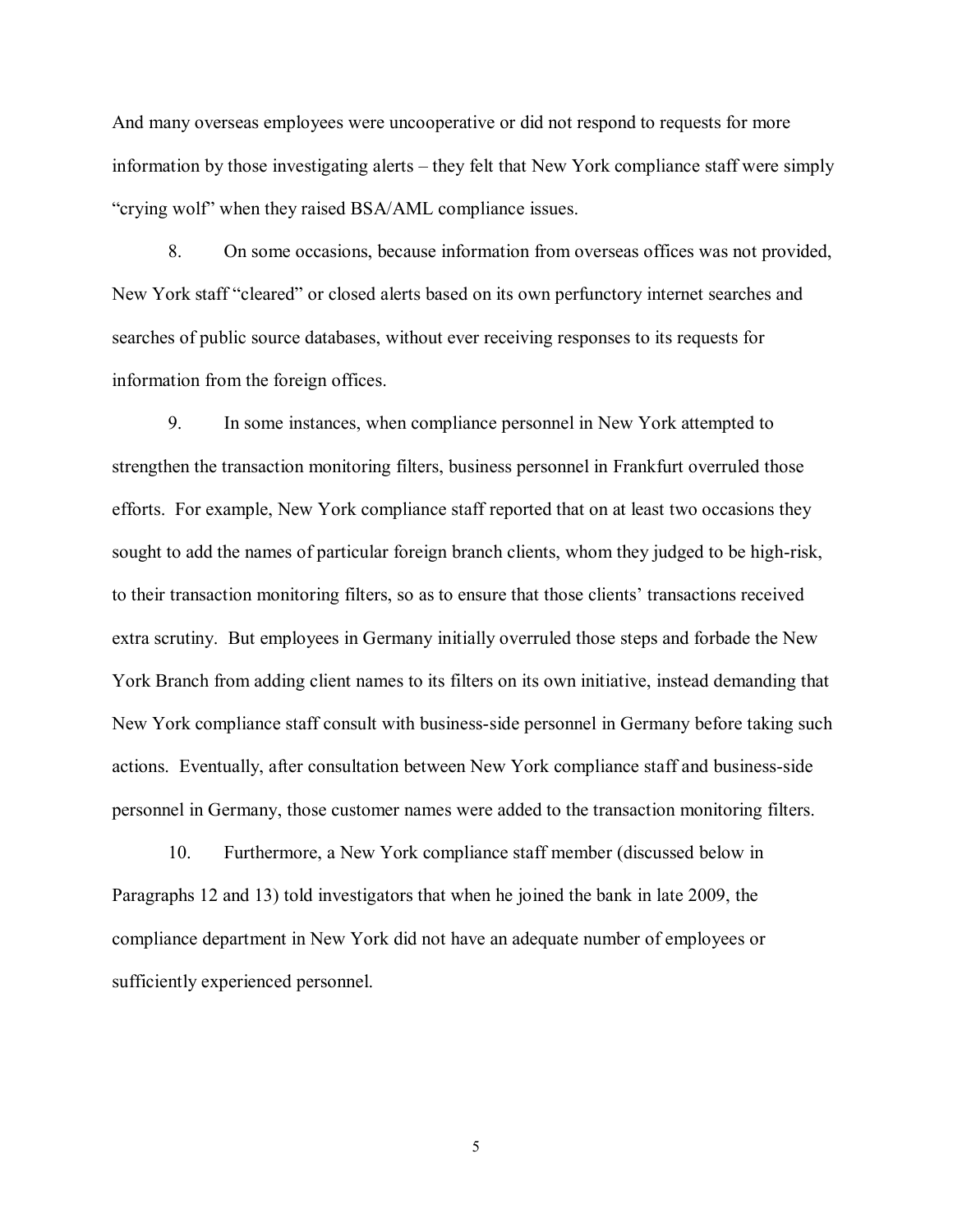Compliance Management Altered the Transaction Monitoring System to Reduce Alert Output

 11. In an interview with investigators, a New York-based vice president in compliance who was involved in establishing the thresholds used by Commerzbank's New York Branch's monitoring software in effect until 2010 reported that, while the goal of the threshold- setting process was to identify suspicious transactions and exclude irrelevant alerts, the threshold floors were driven by the volume of the output of alerts – that is, the threshold floors were set based on a desire not to generate "too many alerts."

 12. In addition, the New York compliance staff member charged with overseeing the implementation of a new transaction monitoring tool told investigators that the Head of Regional Compliance for Commerzbank's New York Branch (who is also discussed below, in Paragraph 22) required a weekly update as to the number of alerts generated by the transaction monitoring system.

 13. Furthermore, the compliance staff member reported that in 2011, both the Head of Regional Compliance and the Head of AML Compliance asked him to change the thresholds in the automated system to reduce the number of alerts generated. The compliance staff member reported that he refused to do so.

# Compliance Failings Resulted in the Bank's Facilitation of a Massive Fraud by an Overseas Affiliate's Customer

 14. Commerzbank's BSA/AML compliance deficiencies allowed a customer to operate a massive corporate accounting fraud through the Bank, during which time some senior bank officials in Singapore – two of whom later held senior positions in Commerzbank's New York Branch while the fraud was ongoing – had suspicions about the business but failed to convey those suspicions to compliance personnel in Commerzbank's New York Branch or take adequate steps to stop fraudulent transactions.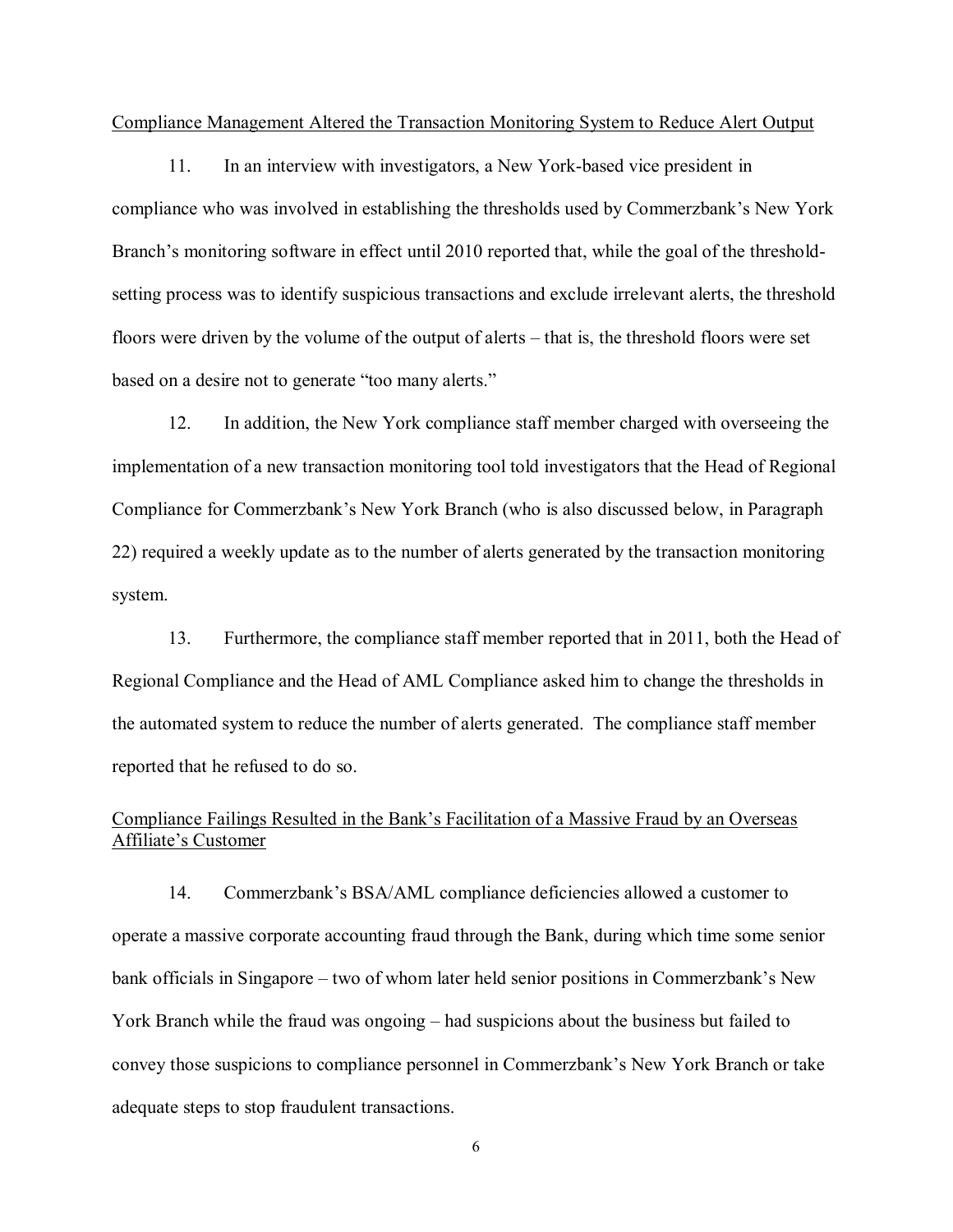15. From in or about the late 1990s through in or about 2011, the Olympus Corporation, a Japanese optics and medical device manufacturer, perpetuated a massive accounting fraud designed to conceal from its auditors and investors hundreds of millions of dollars in losses. Olympus perpetuated its fraud through Commerzbank's private banking business in Singapore, known as Commerzbank (Southeast Asia) Ltd. ("COSEA"), and a trusts business in Singapore, Commerzbank International Trusts (Singapore) Ltd., and the New York Branch, through its correspondent banking business. Among other things, the fraud was perpetuated by Olympus through special purpose vehicles, some of which were created by Commerzbank – including several executives based in Singapore – at Olympus's direction, using funding from Commerzbank. One of those Singapore-based Commerzbank executives, Chan Ming Fong – who was involved both in creating the Olympus structure in 1999 while at COSEA, and who later on his own managed an Olympus-related entity in 2005-2010 on behalf of which Chan submitted false confirmations to Olympus's auditor – subsequently pled guilty in the United States District Court for the Southern District of New York to conspiracy to commit wire fraud.

 16. Starting as early as 1999 and continuing intermittently until 2010, Commerzbank facilitated numerous transactions through New York, totaling more than \$1.6 billion, that supported the accounting fraud by Olympus.<sup>4</sup>

 17. Over the life of the fraud, numerous Commerzbank employees in Singapore raised concerns about the Olympus business and related transactions. But those concerns did not lead to effective investigation of the business and were not shared with relevant staff in New York responsible for BSA/AML compliance, even as numerous transactions in furtherance of the

 $\overline{4}$  relating to the years-long fraud in 2012. The corporation and three of its former executives pled guilty to criminal charges in Japan relating to the years-long fraud in 2012.

l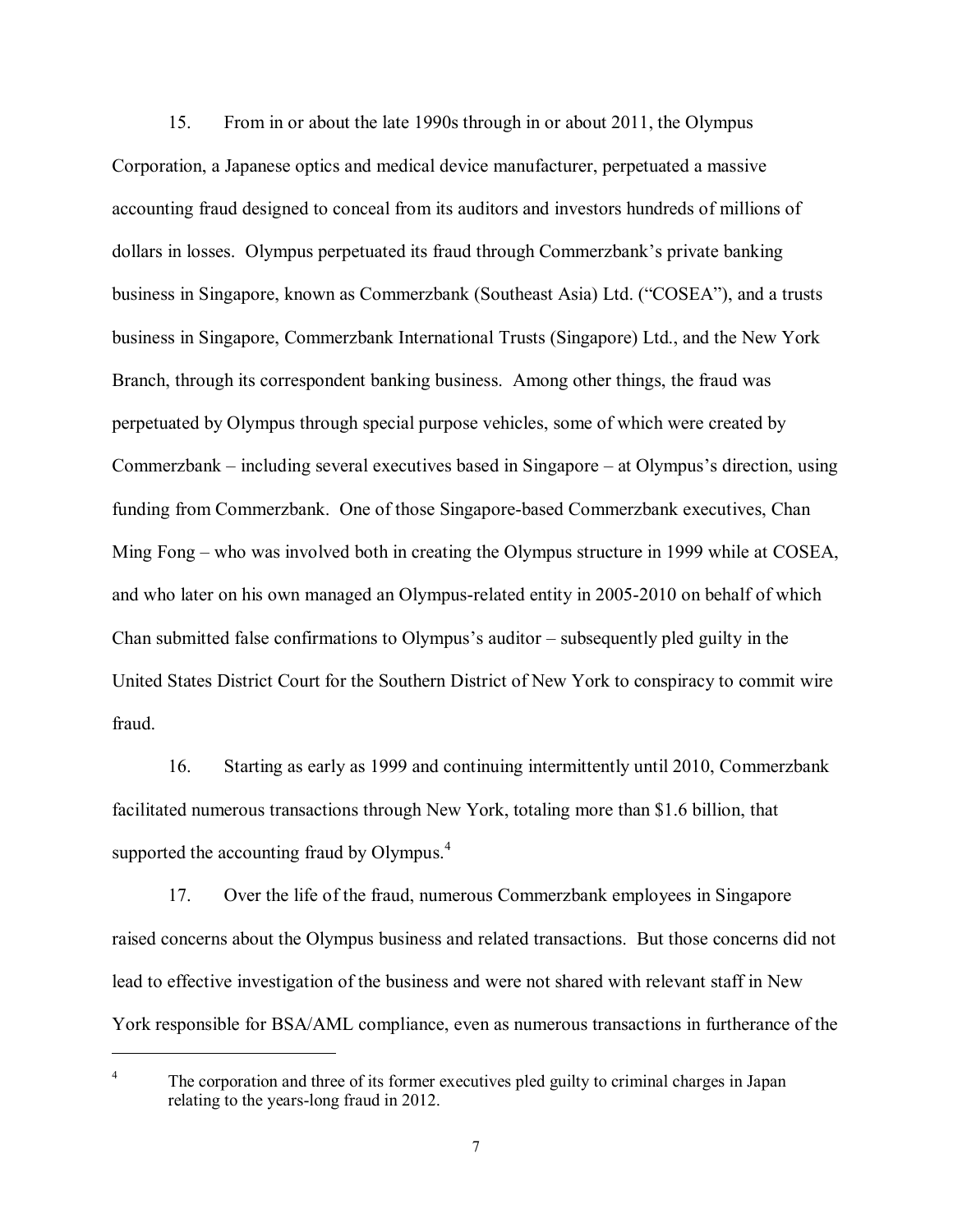fraud were processed through New York. Indeed, certain Commerzbank personnel who investigated the compliance issues relating to the Olympus business in Singapore or who had otherwise been made aware of the concerns about the Singapore affiliates' business with Olympus later held senior positions at Commerzbank's New York Branch, yet they never related their concerns to New York compliance staff.

 18. For example, when Commerzbank sent a London-based compliance officer on special assignment to Singapore in 2008 to analyze and help enhance compliance efforts there, he was told by the Bank's Asian Regional Head of Compliance and Legal to pay particular attention to the Olympus-related business. The Regional Head of Compliance warned him that, while the business yielded "very substantial" fees for Commerzbank, the structure of the business was "complex" and "extraordinarily elaborate and redolent of layering" and that it raised suspicions of money laundering, "fraud, asset stripping, market manipulation, and derivative Tax offences."

 19. The compliance officer did investigate the Olympus-related business that Commerzbank's Singapore affiliates were conducting; he became "concerned about the complex nature" of the business and concluded that Commerzbank "may have to terminate the relationship if we can't get to the bottom of the structure." He ordered Singapore staff to meet with Olympus representatives to get more information about the business, and he criticized those employees when they dragged their feet and urged them to get more information quickly. By the time he left Singapore, however, the issue was not resolved.

 20. During his time in Singapore, he also learned of more general compliance deficiencies there. He learned that the compliance controls there had been weak for some time, ever since management-directed cost cutting significantly reduced compliance resources. He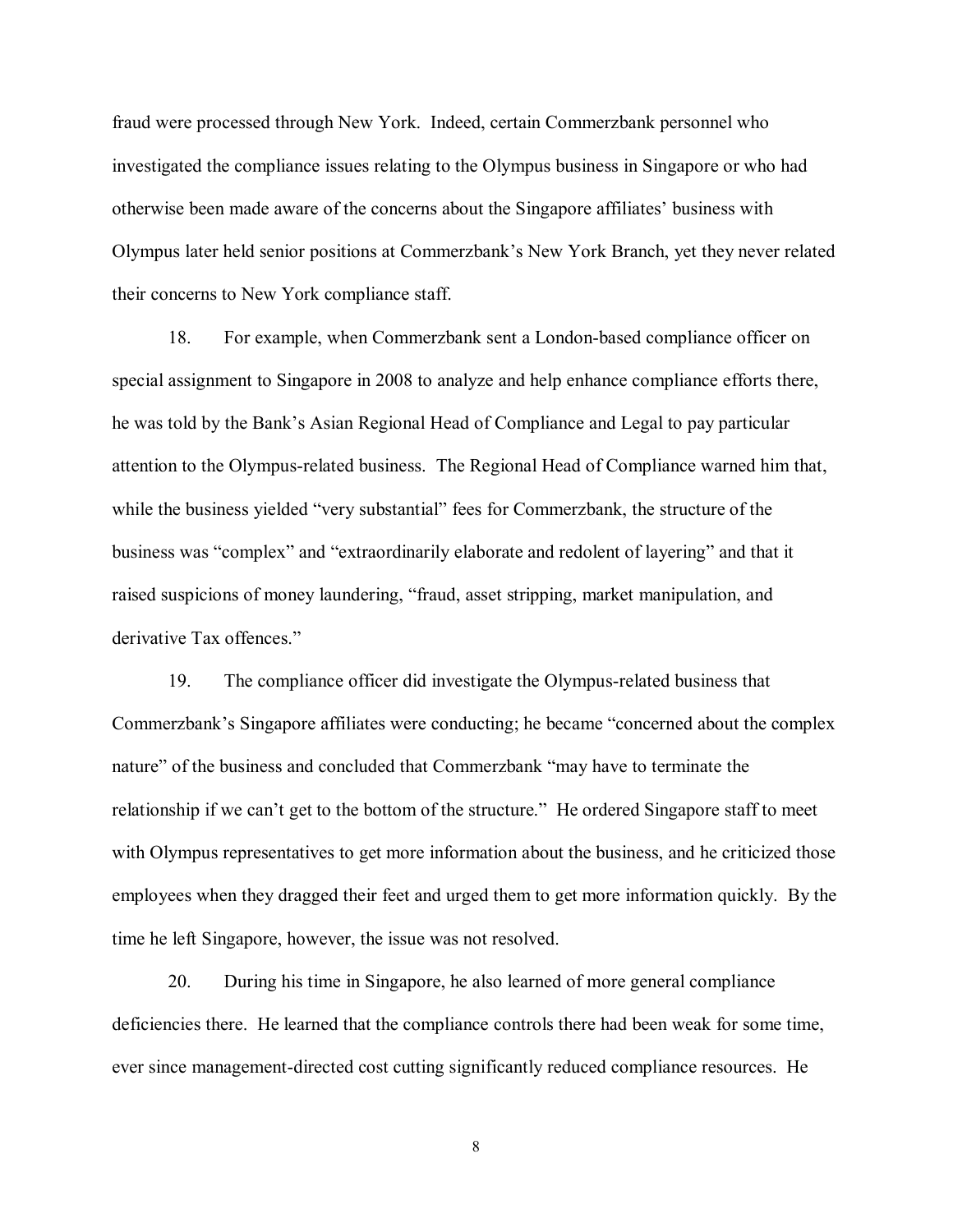discovered that relationship managers were slow to conduct customer due diligence he requested. Indeed, the compliance officer criticized staff in Singapore for their lax attitude toward customer due diligence. And he and others noted that recent departures of compliance staff and relationship managers had left the Singapore affiliates "very very weak in regards to control and support."

 21. Soon after his special assignment in Singapore concluded in late 2008, the compliance officer took over as head of compliance in Commerzbank's New York Branch in approximately April 2009. Yet despite all he had learned about compliance deficiencies in Singapore generally and about the suspicious Olympus-related business specifically, at no time during his tenure in New York did the compliance officer convey negative information or raise any issues about Olympus or any related entity to the New York Branch.

 22. A new staff member was installed as Head of Regional Compliance for the New York Branch in approximately June 2010. He, too, had spent time at Commerzbank's Singapore affiliates before coming to New York. And he, too, was aware of the compliance deficiencies in Singapore and of the suspicious nature of the Olympus-related business, which he also knew involved wire transactions through New York. For example, while he was working in Singapore, a resigning compliance staff member told him that Singapore compliance was "a time bomb ready to go off." And after the previous compliance officer's special assignment ended in late 2008, he was made aware of the specific suspicions surrounding the Olympus-related business. Yet after moving to the New York Branch, he also failed to share any concerns with the New York compliance staff who would have been in a position to scrutinize the fraudulent transactions being processed through New York.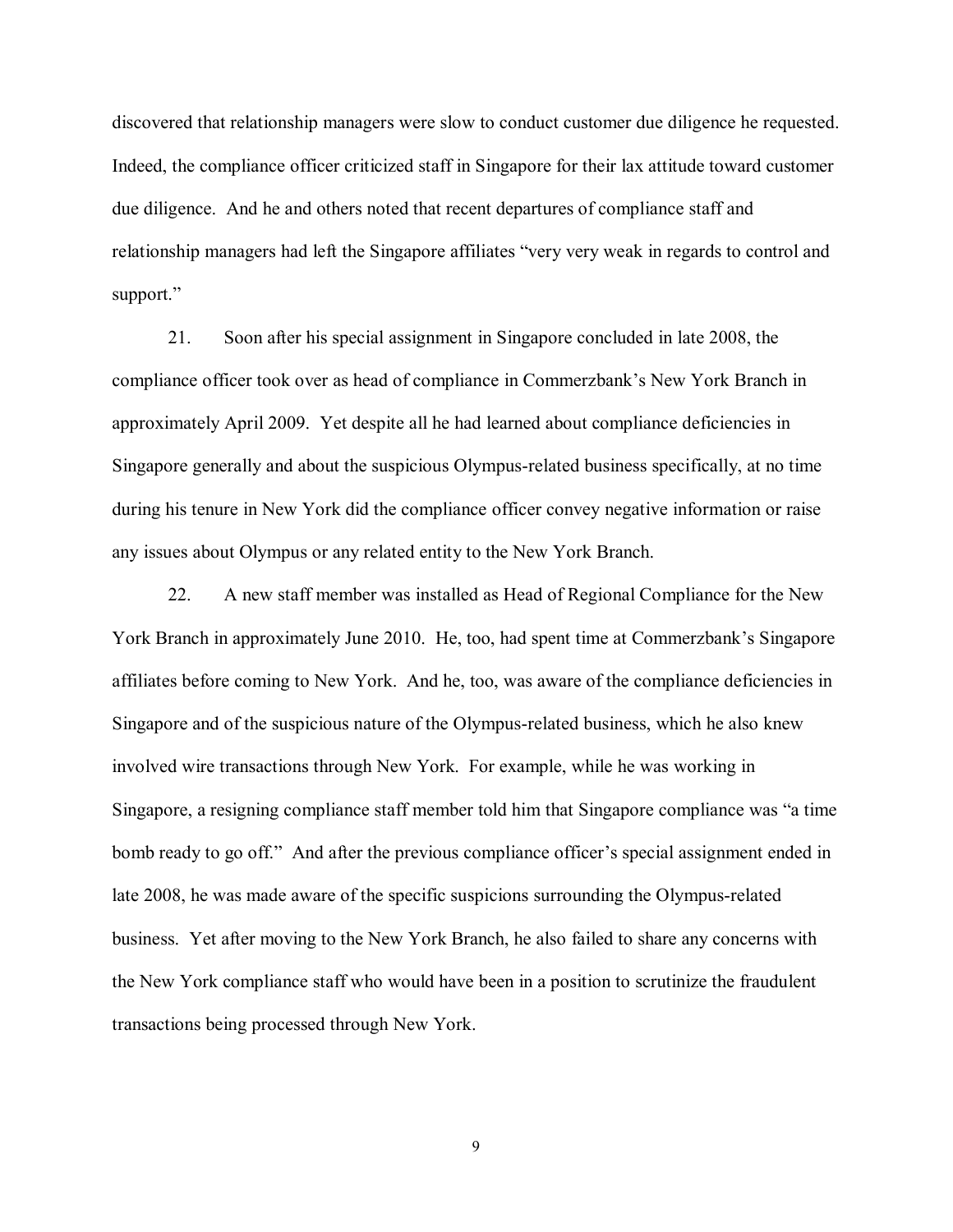transactions worth more than \$1.6 billion that supported or helped facilitate the Olympus fraud. Most of those transactions did not trigger alerts in the New York Branch's transaction monitoring system and thus were not scrutinized by New York compliance staff. 23. Between 1999 and 2010, Commerzbank's New York Branch processed

 24. Alerts were triggered, however, regarding two large transactions in March 2010. In response to the alerts, compliance officers in New York sent a request for information directly to Singapore as well as to a dedicated mailbox for information requests in Frankfurt, asking for information about the identities of the ultimate originator and recipient of the transactions, the main business of the parties, and the purpose of the transactions. Compliance officers in Singapore had previously identified the same two Olympus-related transactions as potentially suspicious and investigated and closed the alerts. In response to the New York Branch's request for information, however, compliance personnel in Singapore did not relay any of the concerns about the Olympus-sponsored structures or transactions. Instead, the only response to the request for information came in the form of a brief email. New York staff eventually cleared the alerts as not suspicious.

#### Internal and External Reviews Repeatedly Highlighted Compliance Failures

 25. The Bank received numerous warnings and criticisms about its BSA/AML compliance deficiencies from internal auditors, the Department, and other regulators in the United States during the relevant time period, but the Bank failed to remedy its deficient BSA/AML compliance program.

 26. The Bank recognized it faced BSA/AML challenges arising from its 2008 acquisition of Dresdner Bank, which had been subject to a Cease and Desist Order issued by the Department and the Board of Governors of the Federal Reserve System. The Bank hired a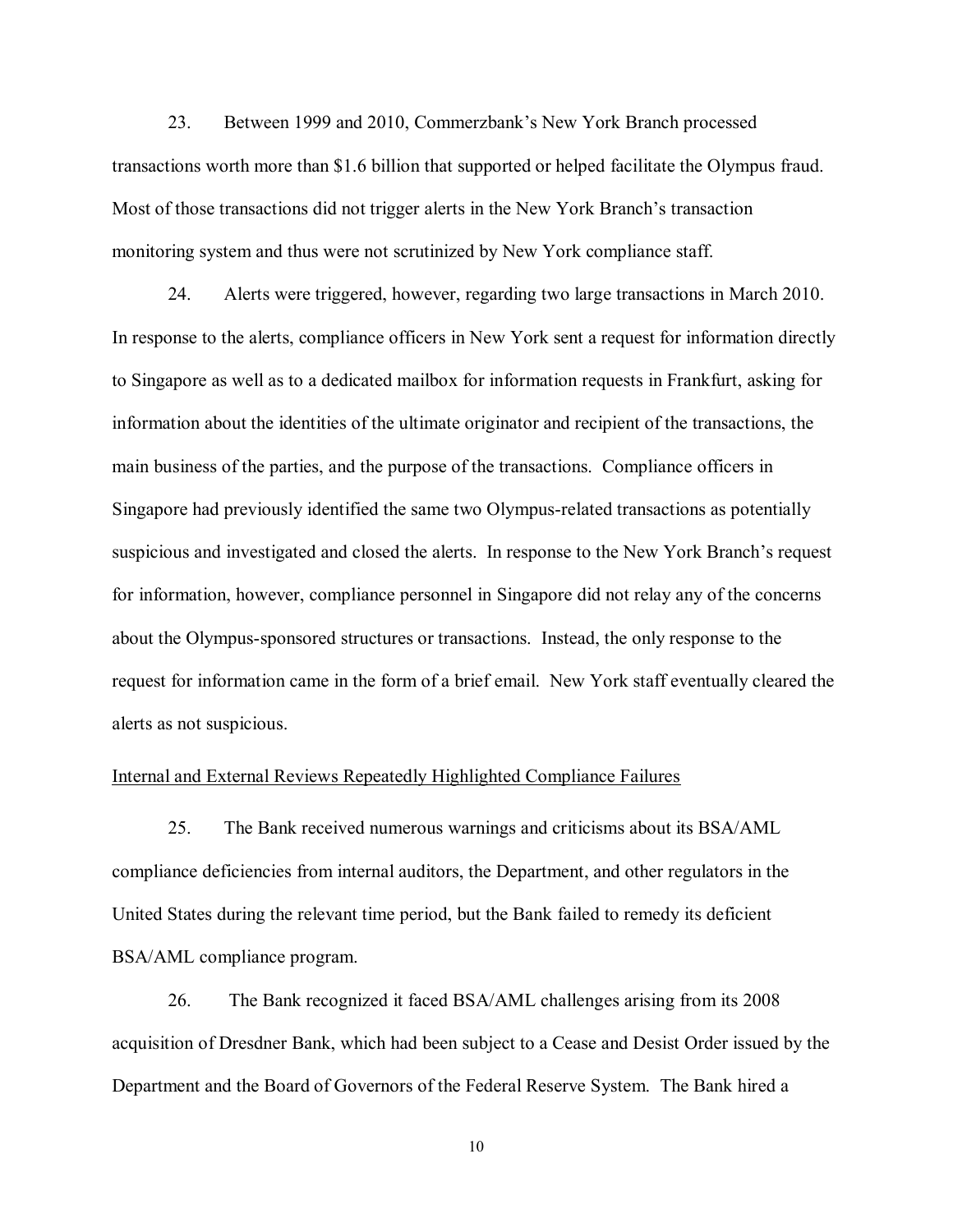consultant to advise about integration issues. The consultant identified various aspects of BSA/AML compliance that needed to be addressed and identified enhancements that the Bank should make to the transaction monitoring process, including the implementation of a new transaction monitoring system. The Bank committed to enhancing its BSA/AML compliance in a joint letter agreement with the Department and the Federal Reserve Bank of New York ("NYFRB") in May 2009 and reported regularly to regulators about its integration progress.

 27. In 2009, Commerzbank Group Audit conducted an audit of the New York Branch's compliance program. The overall assessment of the New York Branch's AML compliance program was "fair," which equated to a score of three on a five-point scale. According to numerous Commerzbank New York Branch compliance officials, the 2009 AML audit report of New York Branch was among the most negative internal audit reports in memory. The audit found the New York Branch's AML compliance program lacking in several important ways. The report detailed weaknesses in transaction monitoring, customer profile monitoring, and know-your-customer processes, as well as general IT infrastructure deficiencies that affected the AML program.

 28. The following year, a joint examination by the Department and NYFRB analyzed the Bank's progress in meeting the terms of the May 2009 agreement. The examiners once again found several significant BSA/AML weaknesses, concluding that the BSA/AML program was "adequate, but require[d] management's further focused attention to certain areas that need improvement." For example, the examination team concluded that while the Bank had implemented some changes to its transaction monitoring system recommended by the outside consultant described above in Paragraph 26, the monitoring system lacked "other fundamental rules typically used to monitor wire activity" and that these failings "heightened the risk that [the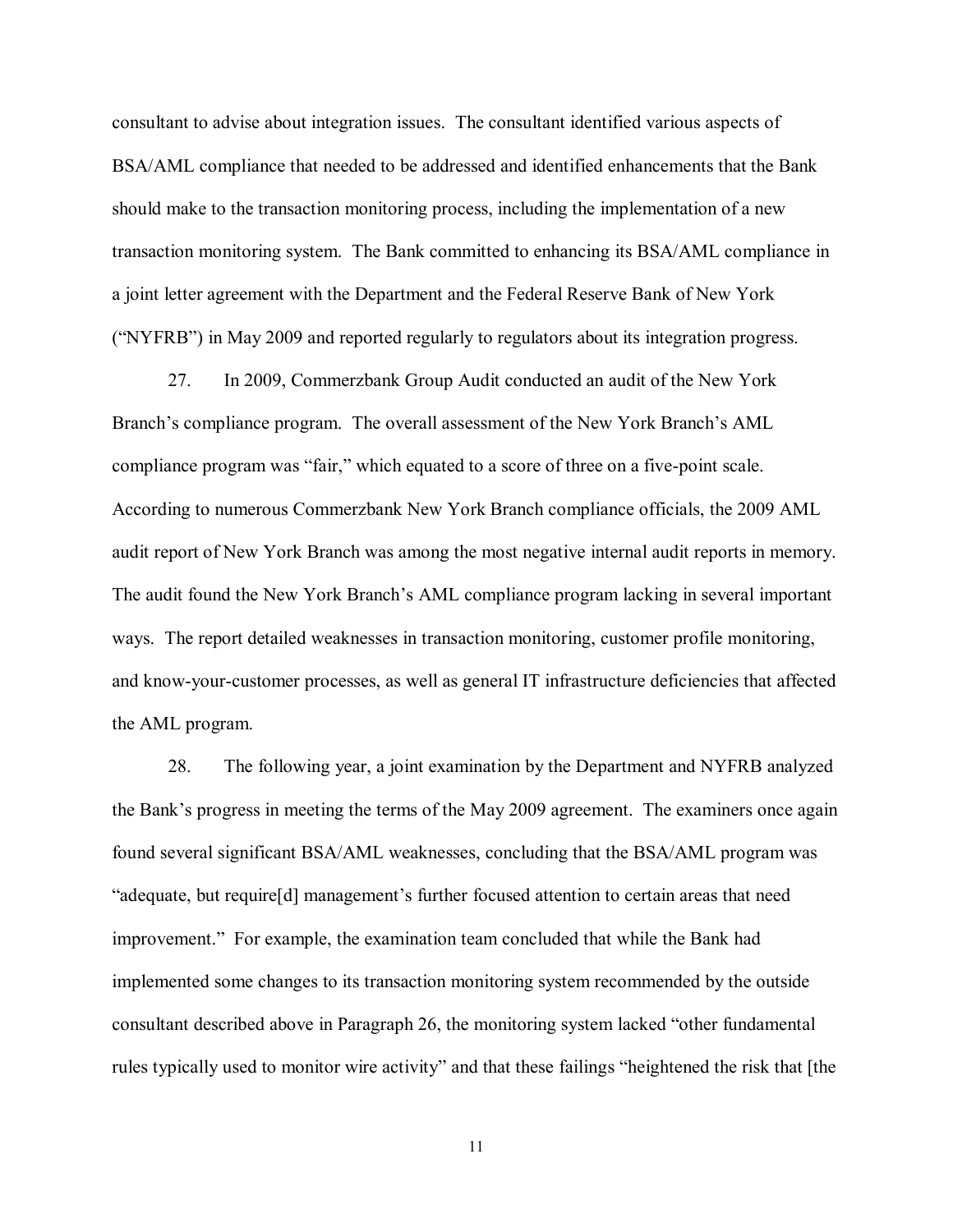Bank] did not detect suspicious activity for approximately nine months." The examiners also pointed out weaknesses in other areas such as alert investigation and customer due diligence.

 29. The Bank's BSA/AML compliance problems persisted, however. A NYFRB examination that concluded in May 2012 found yet more deficiencies and lapses in the BSA/AML program, this time relating to Commerzbank's New York Branch's involvement in the banknotes business conducted by the Home Office in Germany. That finding led to formal supervisory action by the NYFRB. As late as July 2014, however, the NYFRB found that the Bank had not yet satisfied or only partially satisfied most of the remedial measures that it required as a result of its negative assessment of the Bank's deficiencies in monitoring the (now closed) banknotes business.

 30. Despite the deficiencies identified in this string of negative reports by internal auditors and outside regulators and the series of remedial efforts ordered and undertaken as a result, BSA/AML compliance problems persisted. A joint examination by the Department and NYFRB, concluded in July 2013, found continued inadequacies in the core BSA/AML compliance program elements at Commerzbank's New York Branch. The Department and NYFRB concluded that "management has failed to implement internal controls to appropriately identify, mitigate, and manage BSA/AML risks associated with the branch's foreign correspondent banking business." The examiners' report also criticized management for failing to conduct appropriate due diligence on Commerzbank's foreign branches, for whose customers business was conducted through the New York Branch. And they found "violations of BSA/AML laws and regulations that were the result of systemic internal control weaknesses with the branch's customer risk rating, [customer due diligence], and suspicious activity monitoring programs" that helped "increase the branch's risk to money laundering activities."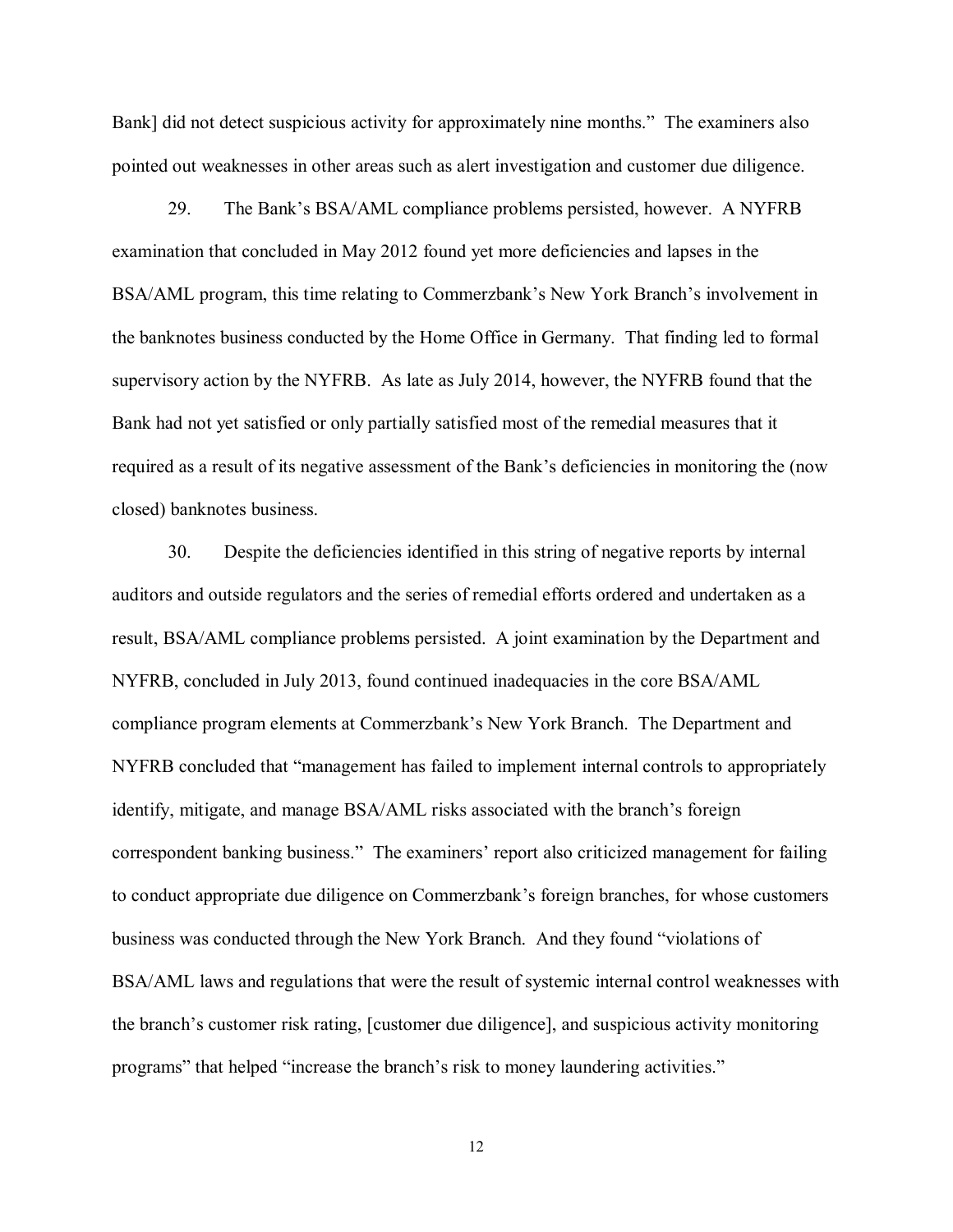#### **Use of Wire Stripping and Non-Transparent Cover Payments to Disguise Transactions**

 31. Commerzbank also used altered or non-transparent payment messages to process tens of thousands of transactions through New York on behalf of customers subject to U.S. economic sanctions.

 32. In an effort to grow its business relationships with Iranian customers in the early 2000s, Commerzbank created internal procedures for processing U.S. dollar payments to enable those clients, which included state-controlled financial institutions such as Bank Sepah and Bank Melli, to clear U.S. dollar payments through the U.S. financial system without detection.

 33. From at least May 2003 to July 2004, Commerzbank altered or stripped information from wire messages for payments involving Iranian parties subject to U.S. sanctions so as to hide the true nature of those payments and circumvent sanctions-related protections.

 34. The Bank designated a special team of employees to manually process Iranian transactions – specifically, to strip from SWIFT payment messages any identifying information that could trigger OFAC-related controls and possibly lead to delay or outright rejection of the transaction in the United States. Bank employees circulated both formal written instructions and informal guidance via email directing lower-level staff to strip information that could identify sanctioned parties from wire messages before sending the payment messages to U.S. clearing banks.

 35. The Bank advised customers subject to U.S. sanctions to omit sanctions-related information from payment messages, to complement Commerzbank's special processing. And some customers included notes such as "do not mention our name in USA" in their payment requests so as to ensure Bank employees applied special processing before sending those payment requests to U.S. correspondents.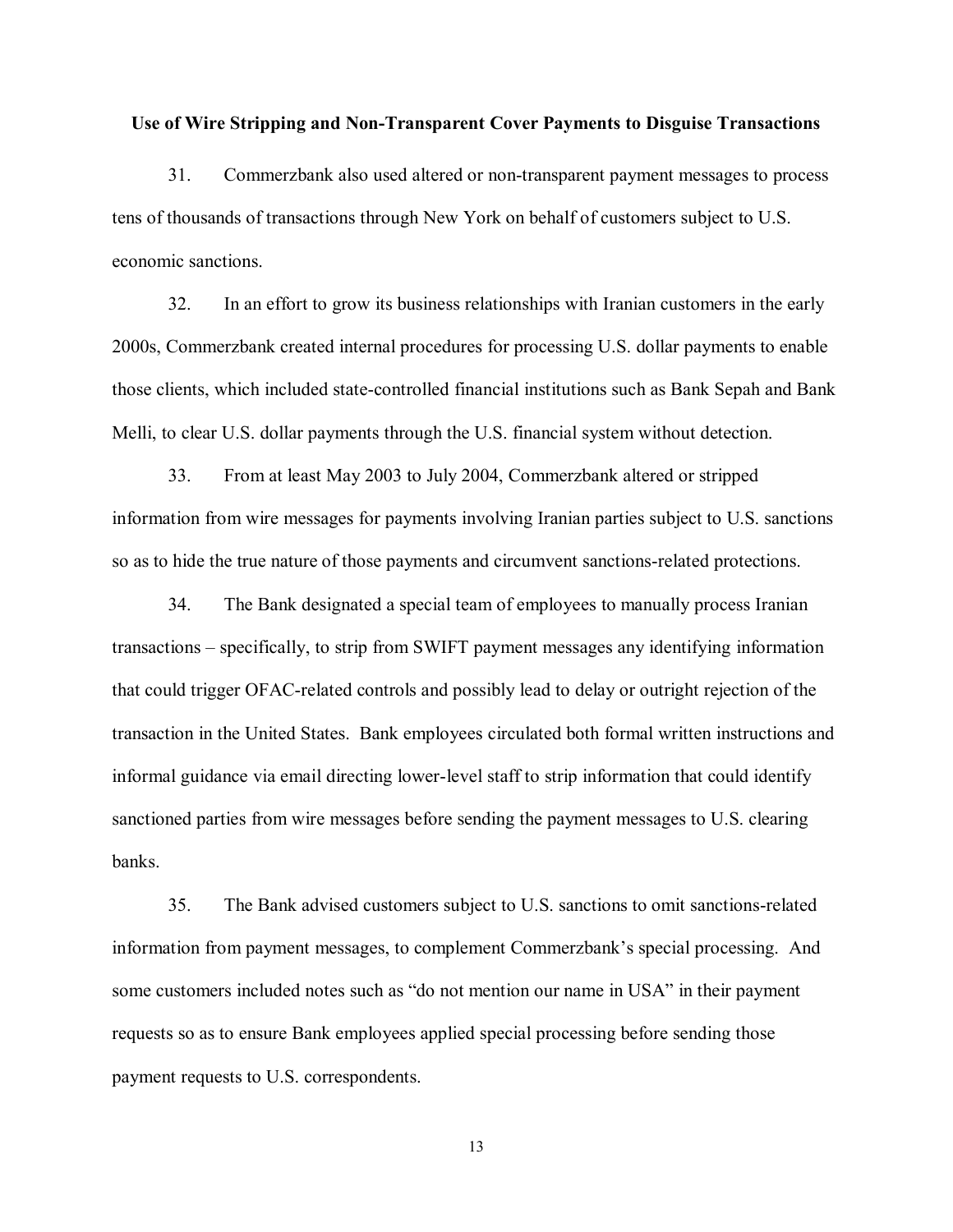36. This conduct continued into July 2004 because senior management failed to institute effective controls or procedures to ensure the practice ceased even after announcing a prohibition on wire stripping in 2003.

 37. From at least 2002 to 2007, Commerzbank also relied heavily on the use of non- transparent cover payments to process tens of thousands of U.S. dollar transactions for Iranian and other clients subject to U.S. sanctions as part of a strategy to evade scrutiny in the U.S.

 38. Employees followed Bank instructions that required them to split incoming payment messages into two outgoing messages – one message that was sent directly to the beneficiary's bank and a second MT202 cover message that was sent to the U.S. clearing bank, which did not require or contain any information about the remitter – with the intent of preventing such transactions from being detected and possibly frozen, blocked, or delayed in the United States.

 39. Commerzbank usually processed U.S. dollar payments for sanctioned customers through its own New York Branch; however, in some instances involving Iranian clients, Commerzbank refrained from processing the payment through its own New York Branch and in one instance routed the payment through a U.S. correspondent bank so that their "own branch would not be involved" in case "the going [got] tough."

 40. Beginning in 2005, Commerzbank processed U.S. dollar payments for an Iranian subsidiary of the Islamic Republic of Iran Shipping Lines ("IRISL") using the accounts of a different, non-Iranian IRISL affiliate in order to avoid detection by correspondents and regulators in the U.S. Later, after the Bank instituted a policy limiting its business with Iranian customers in 2007, Hamburg branch employees moved the accounts of two Iranian IRISL subsidiaries into sub-accounts under the account of one of IRISL's European affiliates and also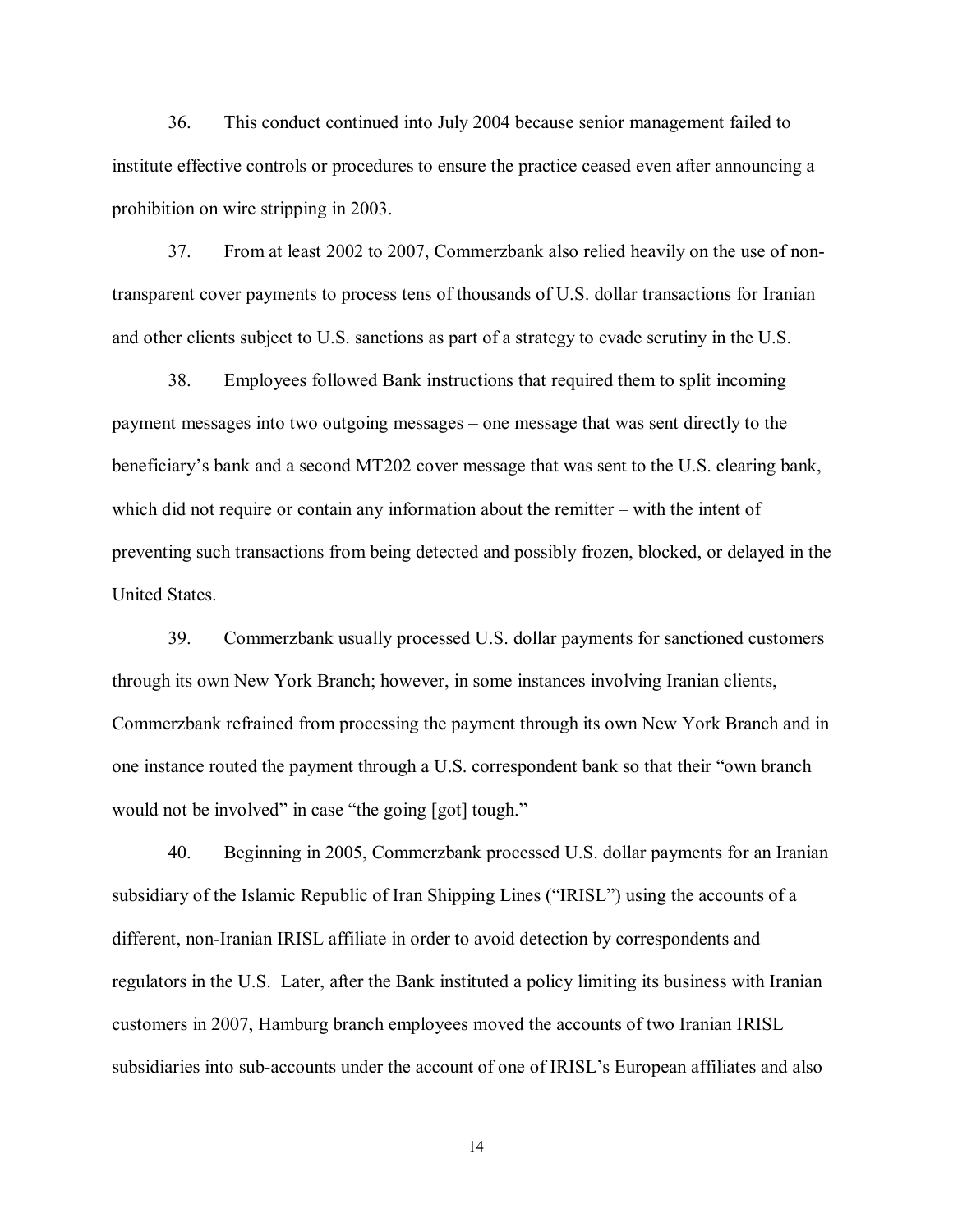changed the country identification codes for certain IRISL affiliates in the Bank's internal records so as to obfuscate these entities' true Iranian relationship.

 41. In addition, the Bank recognized that other international financial institutions declined to process Sudanese U.S. dollar transactions, due to U.S. sanctions, and therefore that Sudan represented a potentially profitable market. From at least 2002 to 2006, the Bank maintained U.S. dollar accounts for as many as 17 Sudanese banks, including five SDNs, and processed approximately 1,800 U.S. dollar transactions valued at more than \$224 million through the U.S. using non-transparent methods for these clients and other Sudanese entities.

 42. Commerzbank's New York Branch also helped hide the true nature of the Bank's U.S. dollar clearing activities by failing to act on numerous indications that payment requests were being submitted in a non-transparent manner; in 2004, an employee even called upon the Frankfurt office to "suppress" the creation of MT210s<sup>5</sup> relating to payments ordered by Iranian banks because "authorities could view our handling of them as problematic."

#### **Violations of Law and Regulations**

 43. Commerzbank AG and Commerzbank's New York Branch failed to maintain an effective and compliant anti-money laundering program and OFAC compliance program, in violation of 3 NYCRR § 116.2.

 44. Commerzbank failed to maintain or make available at its New York Branch true and accurate books, accounts, and records reflecting all transactions and actions, in violation of New York Banking Law § 200-c.

 45. Commerzbank employees knowingly made and caused to be made false entries in the Bank's books, reports, and statements and omitted and caused to be omitted therefrom true

l

MT210 messages advised the New York Branch of an incoming payment. 155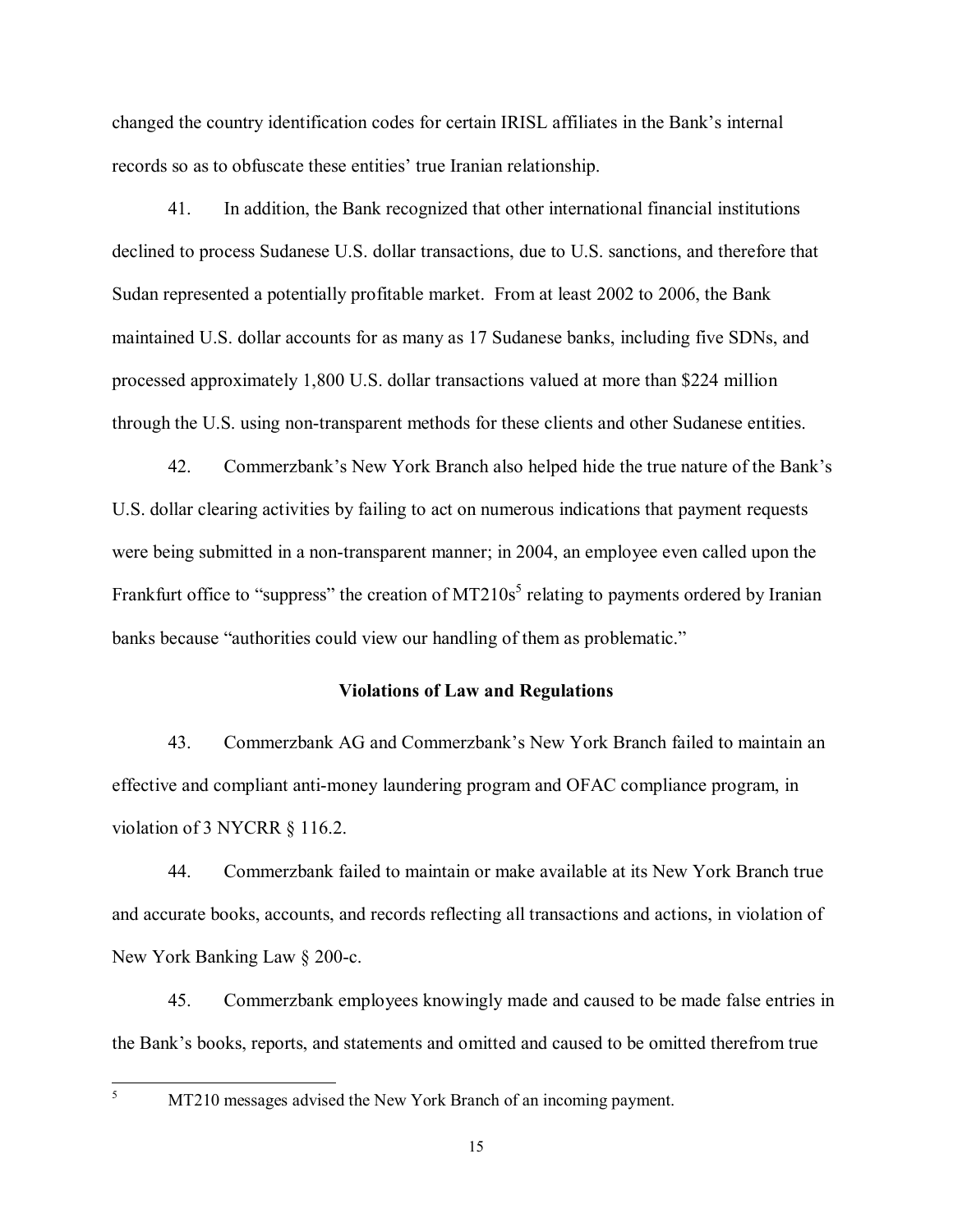entries of material particular pertaining to the U.S. dollar clearing business of Commerzbank at its New York Branch, with the intent to deceive the Superintendent and examiners of the Department and representatives of other U.S. regulatory agencies who were lawfully appointed to examine the Bank's condition and affairs at its New York Branch, in violation of 3 NYCRR  $§ 3.1.$ 

 46. Commerzbank failed to submit a report to the Superintendent immediately upon discovering fraud, dishonesty, making of false entries and omission of true entries, and other misconduct, whether or not a criminal offense, in violation of 3 NYCRR §300.1.

# **SETTLEMENT PROVISIONS<br>Monetary Payment**

#### **Monetary Payment**

 47. Commerzbank shall pay a civil monetary penalty pursuant to Banking Law § 44 to the Department in the amount of \$610,000,000. Commerzbank shall pay the entire amount within ten days of executing this Consent Order. Commerzbank agrees that it will not claim, assert, or apply for a tax deduction or tax credit with regard to any U.S. federal, state, or local tax, directly or indirectly, for any portion of the civil monetary penalty paid pursuant to this Consent Order.

#### **Independent Monitor**

 48. Commerzbank will engage an independent monitor, selected by the Department in the exercise of its sole discretion, to conduct, consistent with applicable law, a comprehensive review of the BSA/AML and OFAC compliance programs, policies, and procedures now in place at the bank that pertain to or affect activities conducted by or through Commerzbank's New York Branch. The monitor will report directly to the Department.

49. Among other things, the monitor will review and report on: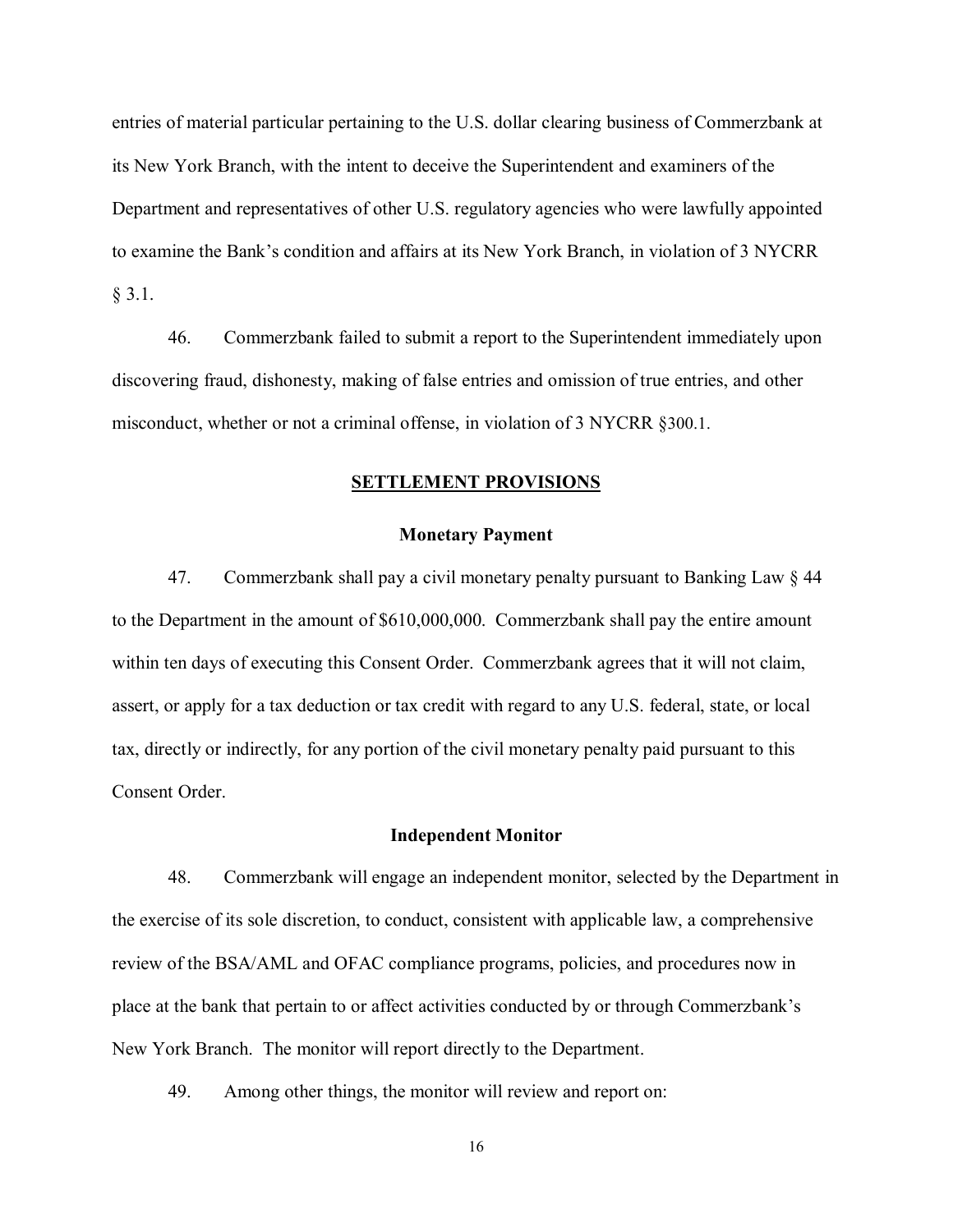- a.The elements of the Bank's corporate governance that contributed to or facilitated the improper conduct discussed in this Consent Order and that permitted it to go on, relevant changes or reforms to its corporate governance that the Bank has made since the time of the conduct discussed in this Consent Order, and whether those changes or reforms are likely to significantly enhance the Bank's BSA/AML and OFAC compliance going forward;
- b.The thoroughness and comprehensiveness of the Bank's current global BSA/AML and OFAC compliance program;
- c.The organizational structure, management oversight, and reporting lines that are relevant to BSA/AML and OFAC compliance, and an assessment of the staffing of the BSA/AML and OFAC compliance teams, including the duties, responsibilities, authority, and competence of officers or employees responsible for the Bank's compliance with laws and regulations pertaining to BSA/AML or OFAC compliance;
- d.The propriety, reasonableness, and adequacy of any proposed, planned, or recently-instituted changes to the Bank's BSA/AML and OFAC compliance programs;
- e.Any corrective measures necessary to address identified weaknesses or deficiencies in the Bank's corporate governance or its global BSA/AML and OFAC compliance program.

 50. Commerzbank agrees that it will fully cooperate with the monitor and support its work by, among other things, providing the monitor with access to all relevant personnel,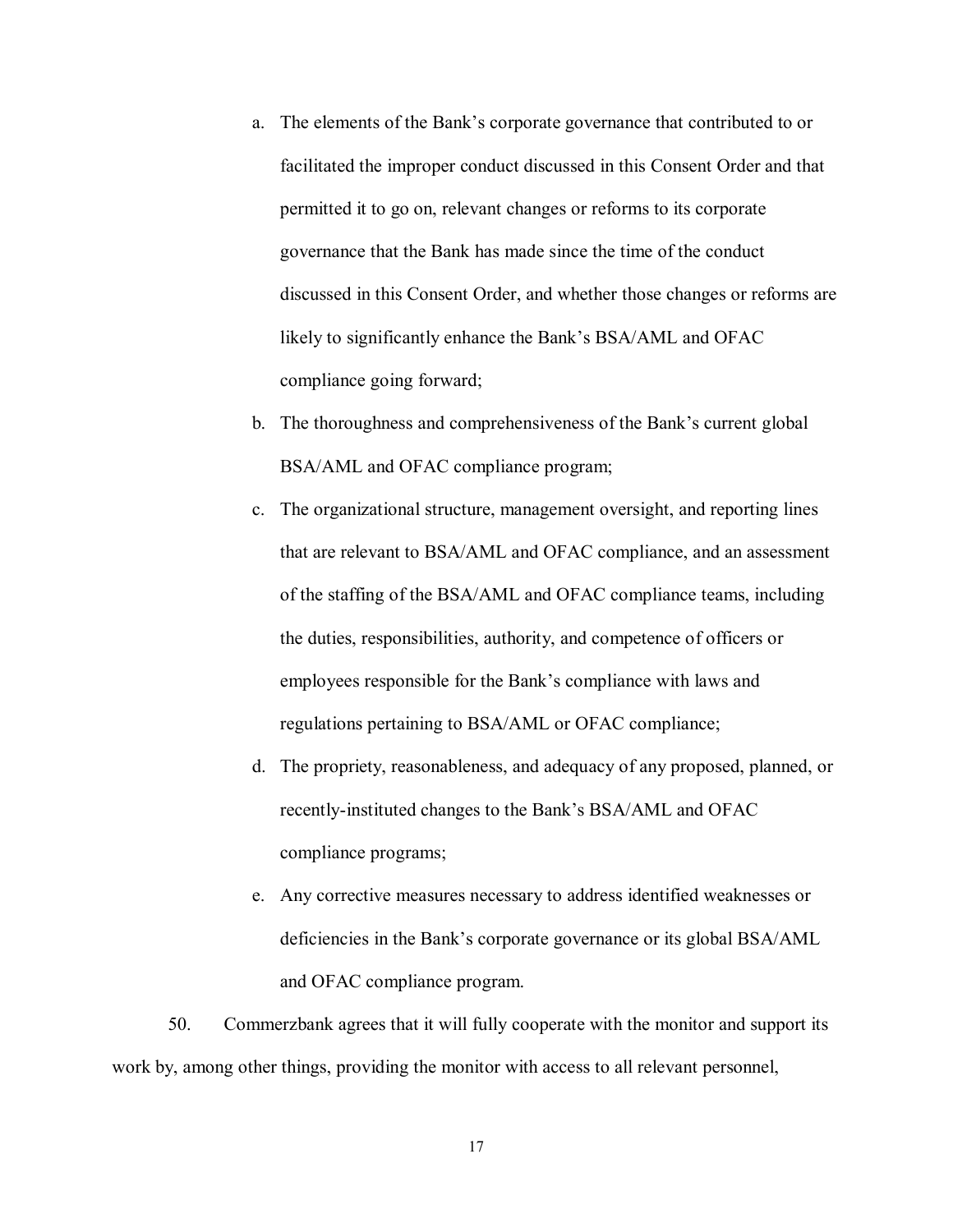consultants and third-party service providers, files, reports, or records, whether located in New York, Germany, or elsewhere, consistent with applicable law.

 51. Within 90 days of the date of formal engagement, the monitor will submit to the Department and Commerzbank's Board of Directors a preliminary written report of findings, including proposed corrective measures.

 52. Within 30 days of receiving the monitor's preliminary written report of findings, Commerzbank will submit to the Department a written plan designed to improve and enhance current global BSA/AML and OFAC compliance programs that pertain to or affect activities conducted by or through Commerzbank's New York Branch, incorporating any relevant corrective measures identified in the monitor's report (the "Action Plan"). The Action Plan will provide for enhanced internal controls and updates or revisions to current policies, procedures, and processes in order to ensure full compliance with all applicable provisions of the BSA and related rules and regulations, OFAC requirements and rules, and the provisions of this Consent Order. Upon receipt of written approval from the Department, Commerzbank will begin to implement the changes.

 53. Within 30 days of receiving the monitor's preliminary written report of findings, Commerzbank will submit to the Department a written plan to improve and enhance management oversight of BSA/AML and OFAC compliance programs, policies, and procedures now in place at the Bank that pertain to or affect activities conducted by or through Commerzbank's New York Branch (the "Management Oversight Plan"). The Management Oversight Plan will address relevant matters identified in the monitor's written report of findings and provide a sustainable management oversight framework. Upon receipt of written approval from the Department, Commerzbank will begin to implement the changes.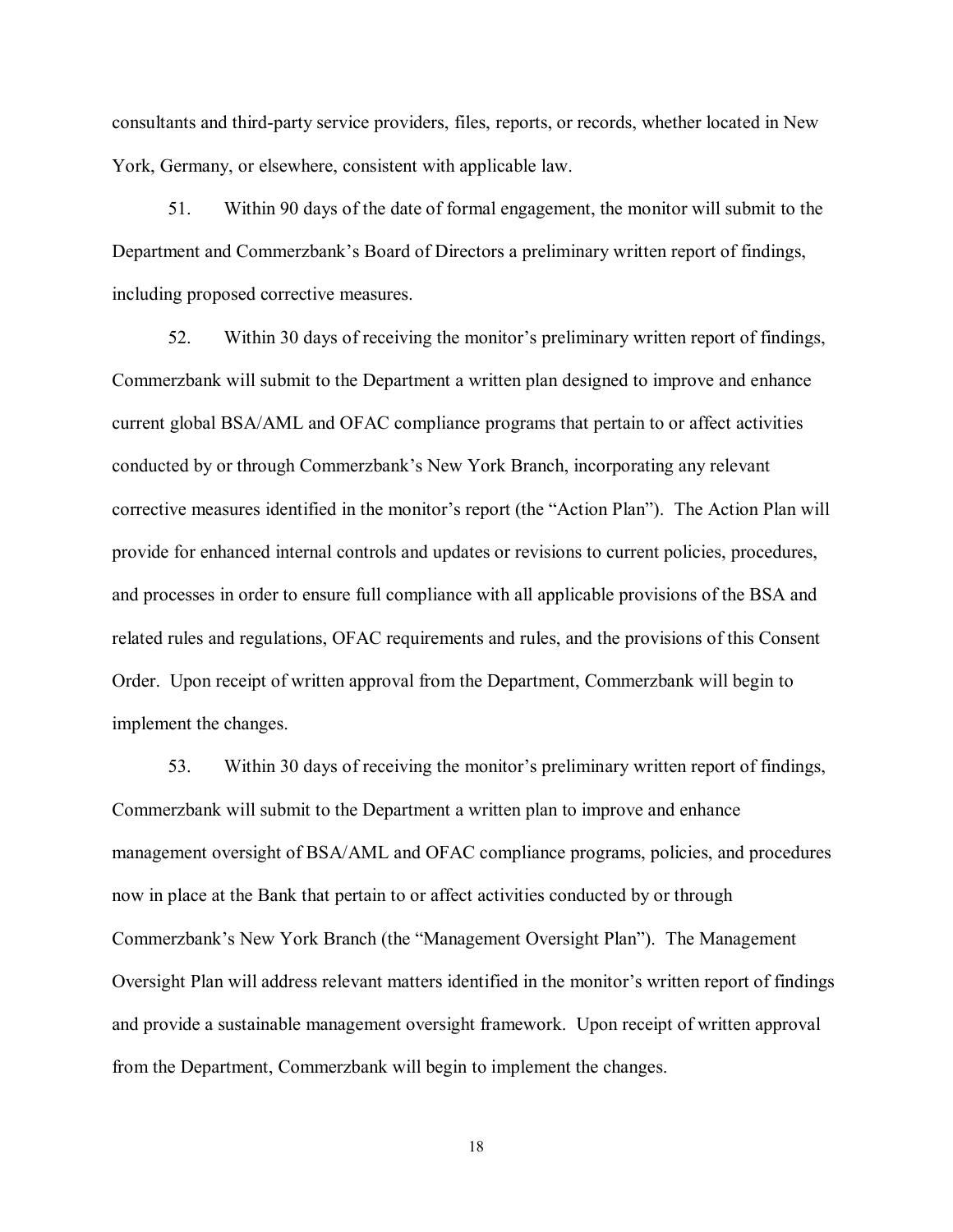54. The monitor will thereafter oversee the implementation of corrective measures set out in the Bank's Action Plan and Management Oversight Plan. Finally, the monitor will assess the Bank's compliance with those measures. The monitor will submit subsequent progress reports and a final report to the Department and to Commerzbank's Board of Directors at intervals to be determined by the Department. The Department may, in its sole discretion, extend any reporting deadline set out in this section.

 55. The term of the monitor's engagement will extend for two years from the date of formal engagement. Any dispute as to the scope of the monitor's authority or mandate will be resolved by the Department in the exercise of its sole discretion, after appropriate consultation with Commerzbank and the monitor.

#### **Termination of Commerzbank Employees**

 56. While several of the Bank employees who were centrally involved in the improper conduct discussed in this Consent Order no longer work at the Bank, several such employees do remain employed by the Bank.

 57. The Department orders the Bank to take all steps necessary to terminate the following four employees, who played central roles in the improper conduct discussed in this Consent Order but who remain employed by the Bank: a relationship manager in the Financial Institutions Department who was assigned the code number 6; a front office staff member in the Interest, Currency & Liquidity Management Department who was assigned the code 402; and two back office staff members in the Cash Management & International Business Department, who were assigned the codes 131 and 430. If, after taking whatever action is necessary to terminate these employees, a judicial or regulatory determination or order is issued finding that such action is not permissible under German law, then these employees shall not be allowed to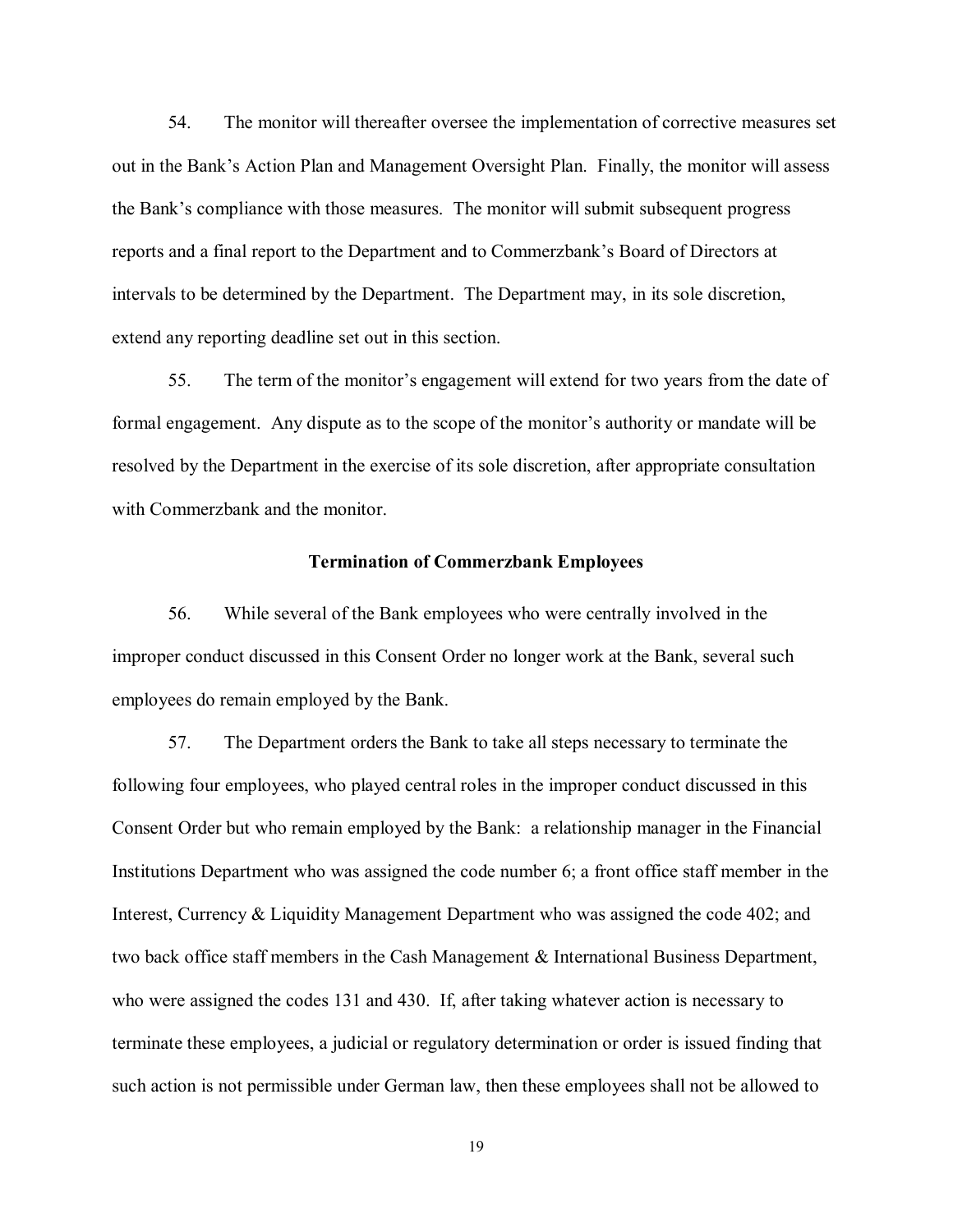hold or assume any duties, responsibilities, or activities involving compliance, U.S. dollar payments, or any matter relating to U.S. operations.

 58. The Department's investigation has also resulted in the resignation from Commerzbank of the former Head of AML, Fraud, and Sanctions Compliance for Commerzbank's New York Branch, who played a central role in the improper conduct described in this Consent Order.

## **Breach of Consent Order**

 59. In the event that the Department believes Commerzbank to be in material breach of the Consent Order, the Department will provide written notice to Commerzbank and Commerzbank must, within ten business days of receiving such notice, or on a later date if so determined in the Department's sole discretion, appear before the Department to demonstrate that no material breach has occurred or, to the extent pertinent, that the breach is not material or has been cured.

 60. The parties understand and agree that Commerzbank's failure to make the required showing within the designated time period shall be presumptive evidence of Commerzbank's breach. Upon a finding that Commerzbank has breached this Consent Order, the Department has all the remedies available to it under New York Banking and Financial Services Law and may use any evidence available to the Department in any ensuing hearings, notices, or orders.

#### **Wavier of Rights**

 61. The parties understand and agree that no provision of this Consent Order is subject to review in any court or tribunal outside the Department.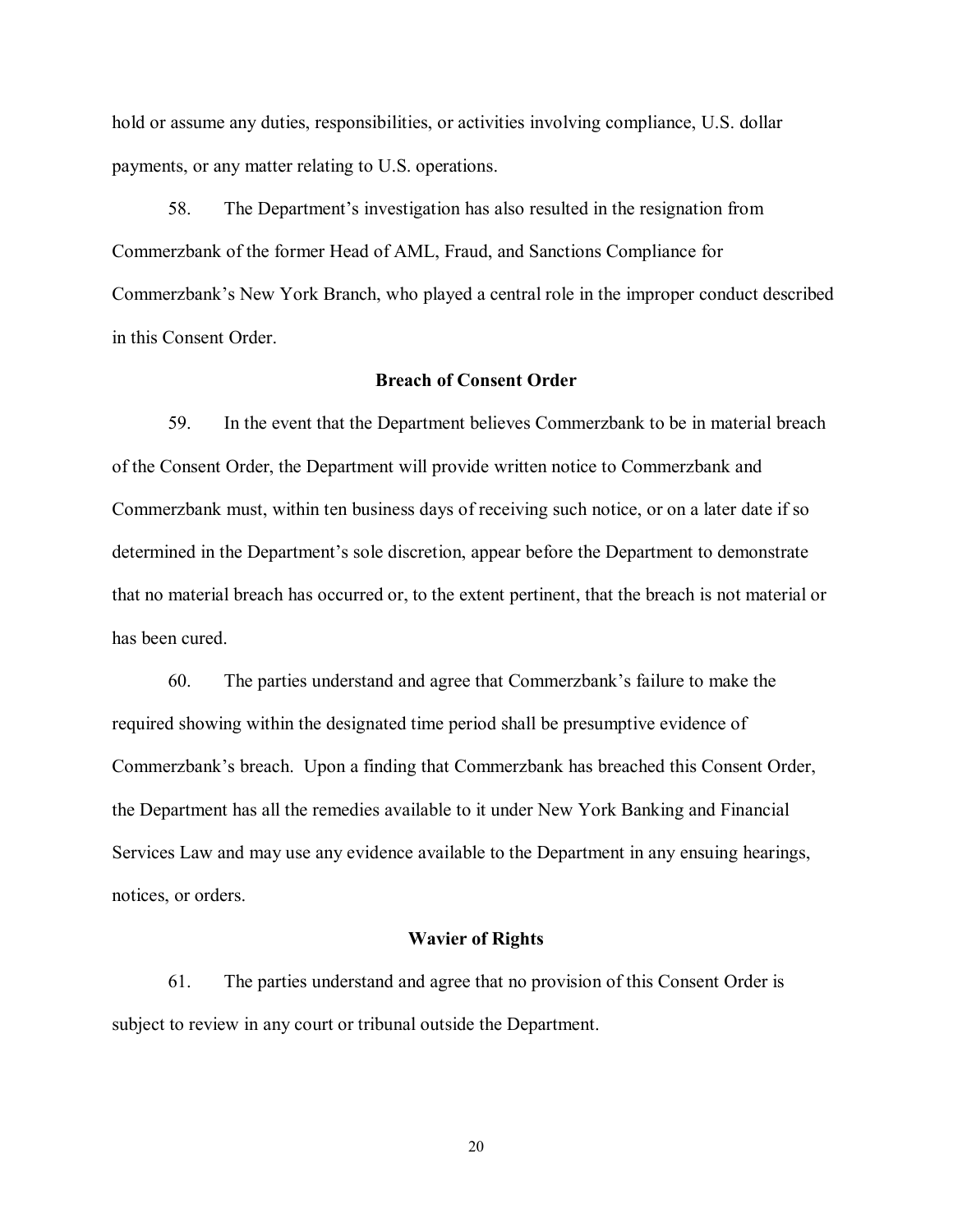#### **Parties Bound by the Consent Order**

 62. This Consent Order is binding on the Department and Commerzbank, as well as any successors and assigns that are under the Department's supervisory authority. But this Consent Order does not bind any federal or other state agency or any law enforcement authority.

 63. No further action will be taken by the Department against Commerzbank for the conduct set forth in the Consent Order, provided that Commerzbank complies with the terms of the Consent Order.

 64. Notwithstanding any other provision in this Consent Order, however, the Department may undertake additional action against Commerzbank for transactions or conduct that Commerzbank did not disclose to the Department in the written materials Commerzbank submitted to the Department in connection with this matter.

#### **Notices**

 65. All notices or communications regarding this Consent Order shall be sent to: For the Department:

Caputo Counsel **State Street** NY 10004 James Caputo<br>Senior Counsel<br>One State Street<br>New York, NY 10004<br>For Commerzbank:

Barth Compliance 51 am Main, Germany Volker Barth<br>Divisional Board Member, Compliance<br>Hafenstrasse 51<br>60261 Frankfurt am Main, Germany<br>Kaiserstrasse 16<br>60261 Frankfurt am Main, Germany<br>21

Hugger Counsel 16 am Main, Germany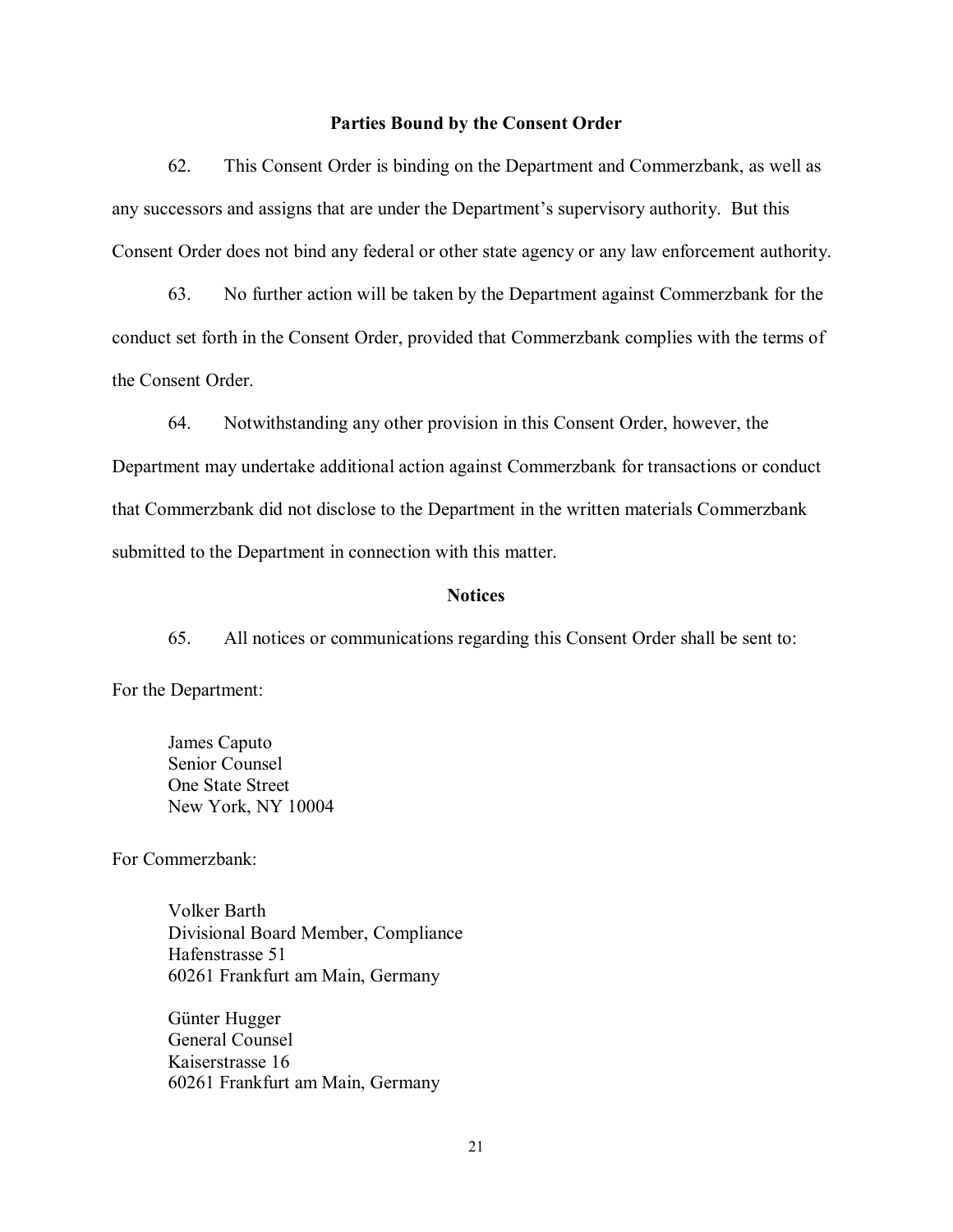- Head of Legal North America Street NY 10281 Armin Barthel<br>Managing Director – Head of Legal North America<br>225 Liberty Street<br>New York, NY 10281

## **Miscellaneous**

 66. Each provision of this Consent Order shall remain effective and enforceable until stayed, modified, suspended, or terminated by the Department.

 67. No promise, assurance, representation, or understanding other than those contained in this Consent Order has been made to induce any party to agree to the provisions of the Consent Order.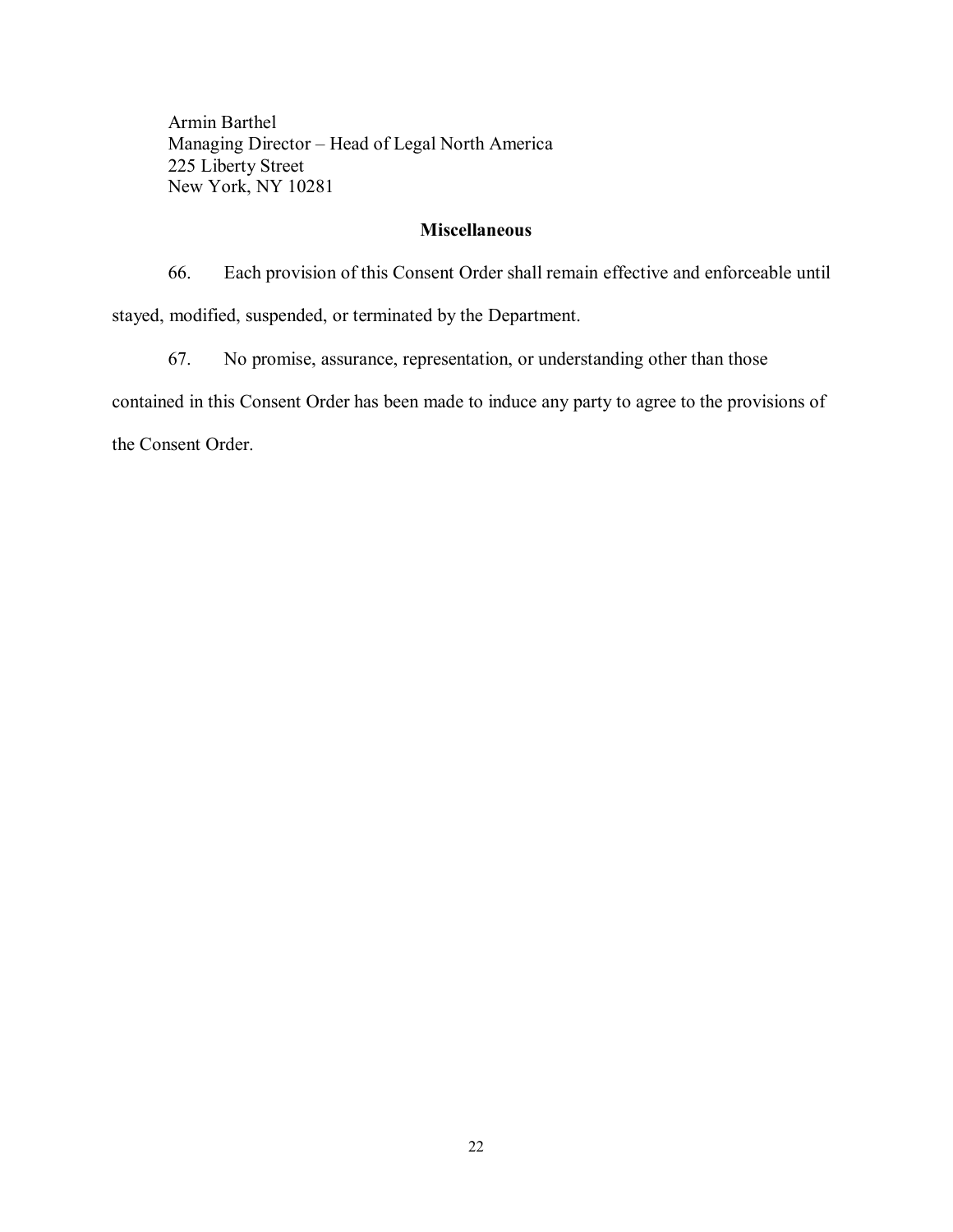IN WITNESS WHEREOF, the parties have caused this Consent Order to be signed this 11th day of March, 2015.

COMMERZBANK AG

By:  $\mu$   $\mu$ 

VOLKE Divisional Board Member, Compliance

NEW YORK STATE DEPARTMENT OF FINANCIAL SERVICES

 $By:$ BENJAMIN M. LAWSKY Superintendent of Financial Services

**By:** 

GÜNTER HOGGER General Counsel

COMMERZBANK AG NEW YORK BRANCH

 $By: 196$ 

ANTHONY BARRONS General Manager & COO- North Ametica

 $\mathcal{B}_{\mathcal{B}}$   $\mathcal{B}_{\mathcal{B}}$   $\mathcal{B}_{\mathcal{B}}$   $\mathcal{B}_{\mathcal{B}}$   $\mathcal{B}_{\mathcal{B}}$   $\mathcal{B}_{\mathcal{B}}$   $\mathcal{B}_{\mathcal{B}}$   $\mathcal{B}_{\mathcal{B}}$   $\mathcal{B}_{\mathcal{B}}$   $\mathcal{B}_{\mathcal{B}}$   $\mathcal{B}_{\mathcal{B}}$   $\mathcal{B}_{\mathcal{B}}$   $\mathcal{B}_{\mathcal{B}}$   $\mathcal{B}_{\mathcal{B}}$   $\mathcal{B}_{\mathcal{$ 

Managing Director - Head of Legal North America